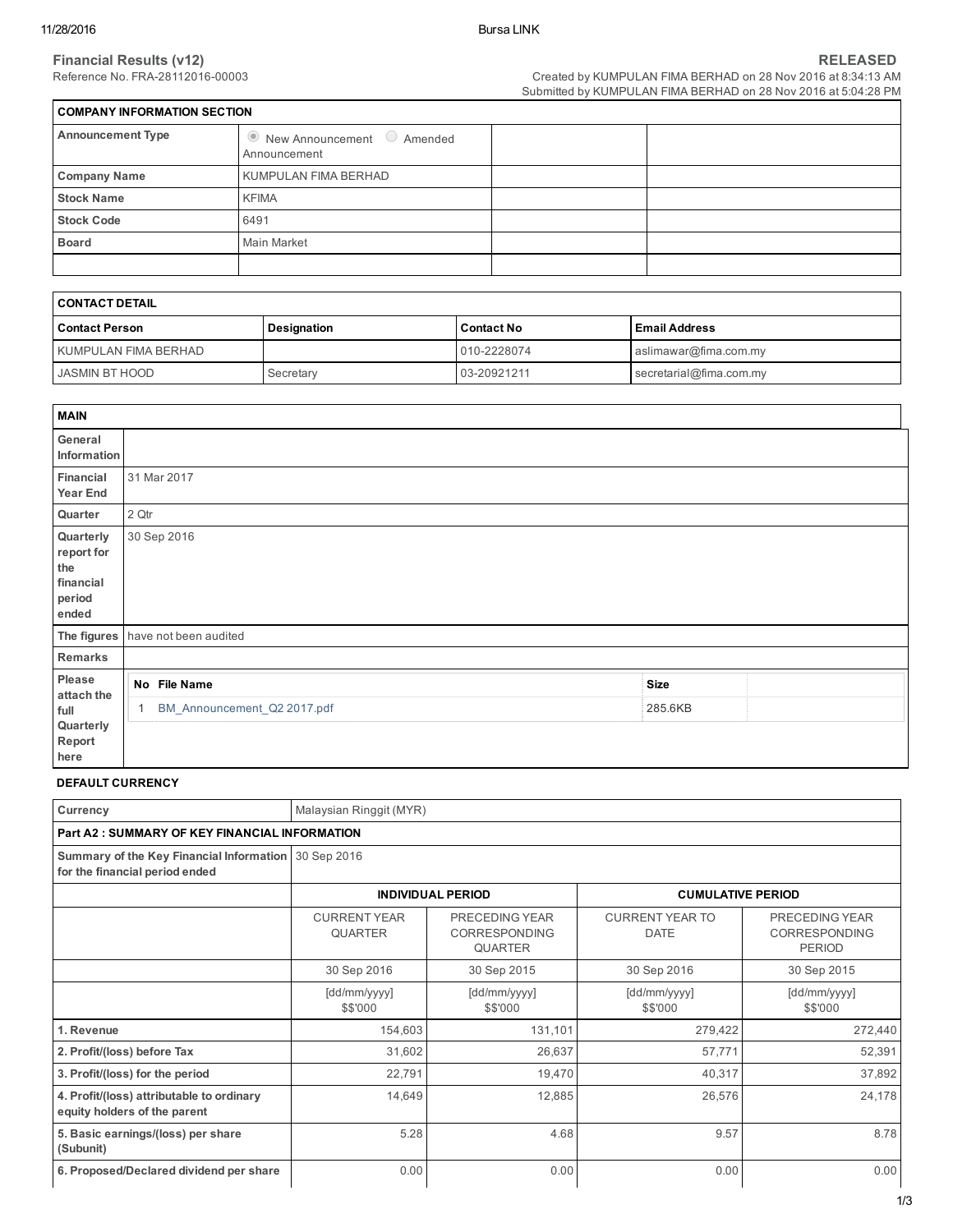11/28/2016 Bursa LINK

| (Subunit)                                                                                                                                                |                                                                                            |                                                                                                                                                                                              |                |                                       |                                                         |                                    |                          |  |  |
|----------------------------------------------------------------------------------------------------------------------------------------------------------|--------------------------------------------------------------------------------------------|----------------------------------------------------------------------------------------------------------------------------------------------------------------------------------------------|----------------|---------------------------------------|---------------------------------------------------------|------------------------------------|--------------------------|--|--|
|                                                                                                                                                          |                                                                                            | AS AT END OF CURRENT QUARTER                                                                                                                                                                 |                |                                       |                                                         | AS AT PRECEDING FINANCIAL YEAR END |                          |  |  |
| 7. Net assets per share attributable to<br>ordinary equity holders of the parent (\$\$)                                                                  |                                                                                            |                                                                                                                                                                                              |                | 2.7200                                |                                                         |                                    | 2.7000                   |  |  |
| <b>Remarks</b>                                                                                                                                           |                                                                                            |                                                                                                                                                                                              |                |                                       |                                                         |                                    |                          |  |  |
| In a currency system, there is usually a main unit (base) and subunit that is a fraction amount of the main unit.<br>Example for the subunit as follows: |                                                                                            |                                                                                                                                                                                              |                |                                       |                                                         |                                    |                          |  |  |
| Country                                                                                                                                                  | Base unit                                                                                  |                                                                                                                                                                                              | <b>Subunit</b> |                                       |                                                         |                                    |                          |  |  |
| <b>Malaysia</b>                                                                                                                                          | Ringgit                                                                                    |                                                                                                                                                                                              | Sen            |                                       |                                                         |                                    |                          |  |  |
| <b>United States</b>                                                                                                                                     | <b>Dollar</b>                                                                              |                                                                                                                                                                                              | Cent           |                                       |                                                         |                                    |                          |  |  |
| <b>United Kingdom</b>                                                                                                                                    | Pound                                                                                      |                                                                                                                                                                                              | Pence          |                                       |                                                         |                                    |                          |  |  |
| Part A3 : ADDITIONAL INFORMATION (This Information is for Exchange's Internal Use only)                                                                  |                                                                                            |                                                                                                                                                                                              |                |                                       |                                                         |                                    |                          |  |  |
|                                                                                                                                                          |                                                                                            | <b>INDIVIDUAL PERIOD</b>                                                                                                                                                                     |                |                                       |                                                         | <b>CUMULATIVE PERIOD</b>           |                          |  |  |
|                                                                                                                                                          | <b>CURRENT YEAR</b><br>PRECEDING YEAR<br><b>QUARTER</b><br>CORRESPONDING<br><b>QUARTER</b> |                                                                                                                                                                                              |                | <b>CURRENT YEAR TO</b><br><b>DATE</b> | PRECEDING YEAR<br><b>CORRESPONDING</b><br><b>PERIOD</b> |                                    |                          |  |  |
|                                                                                                                                                          |                                                                                            | 30 Sep 2016                                                                                                                                                                                  |                |                                       | 30 Sep 2015                                             | 30 Sep 2016                        | 30 Sep 2015              |  |  |
|                                                                                                                                                          |                                                                                            | [dd/mm/yyyy]<br>\$\$'000                                                                                                                                                                     |                | [dd/mm/yyyy]<br>\$\$'000              |                                                         | [dd/mm/yyyy]<br>\$\$'000           | [dd/mm/yyyy]<br>\$\$'000 |  |  |
| 1. Gross interest income                                                                                                                                 |                                                                                            |                                                                                                                                                                                              | 1,838          |                                       | 1,554                                                   | 3,444                              | 2,730                    |  |  |
| 2. Gross interest expense                                                                                                                                |                                                                                            | $\Omega$<br>$\Omega$                                                                                                                                                                         |                |                                       |                                                         | $\Omega$                           | $\Omega$                 |  |  |
| <b>Remarks</b>                                                                                                                                           |                                                                                            | For individual quarter RM'000<br>(i) as at 30/09/2016: (183)<br>(ii) as at 30/09/2015: (100)<br>For cumulative quarter RM'000<br>(i) as at 30/09/2016: (317)<br>(ii) as at 30/09/2015: (191) |                |                                       |                                                         |                                    |                          |  |  |

#### OTHER CURRENCY

| <b>Other Currency</b>                                                                   |                                       |                                                   |                                       |                                                         |
|-----------------------------------------------------------------------------------------|---------------------------------------|---------------------------------------------------|---------------------------------------|---------------------------------------------------------|
| <b>Part A2: SUMMARY OF KEY FINANCIAL INFORMATION</b>                                    |                                       |                                                   |                                       |                                                         |
| Summary of the Key Financial Information 30 Sep 2016<br>for the financial period ended  |                                       |                                                   |                                       |                                                         |
|                                                                                         |                                       | <b>INDIVIDUAL PERIOD</b>                          | <b>CUMULATIVE PERIOD</b>              |                                                         |
|                                                                                         | <b>CURRENT YEAR</b><br><b>QUARTER</b> | PRECEDING YEAR<br>CORRESPONDING<br><b>QUARTER</b> | <b>CURRENT YEAR TO</b><br><b>DATE</b> | PRECEDING YEAR<br><b>CORRESPONDING</b><br><b>PERIOD</b> |
|                                                                                         | [dd/mm/yyyy]<br>\$\$'000              | [dd/mm/yyyy]<br>\$\$'000                          | [dd/mm/yyyy]<br>\$\$'000              | [dd/mm/yyyy]<br>\$\$'000                                |
| 1. Revenue                                                                              |                                       |                                                   |                                       |                                                         |
| 2. Profit/(loss) before Tax                                                             |                                       |                                                   |                                       |                                                         |
| 3. Profit/(loss) for the period                                                         |                                       |                                                   |                                       |                                                         |
| 4. Profit/(loss) attributable to ordinary<br>equity holders of the parent               |                                       |                                                   |                                       |                                                         |
| 5. Basic earnings/(loss) per share<br>(Subunit)                                         |                                       |                                                   |                                       |                                                         |
| 6. Proposed/Declared dividend per share<br>(Subunit)                                    |                                       |                                                   |                                       |                                                         |
|                                                                                         |                                       | AS AT END OF CURRENT QUARTER                      | AS AT PRECEDING FINANCIAL YEAR END    |                                                         |
| 7. Net assets per share attributable to<br>ordinary equity holders of the parent (\$\$) |                                       |                                                   |                                       |                                                         |
| <b>Remarks</b>                                                                          |                                       |                                                   |                                       |                                                         |

In a currency system, there is usually a main unit (base) and subunit that is a fraction amount of the main unit. Example for the subunit as follows: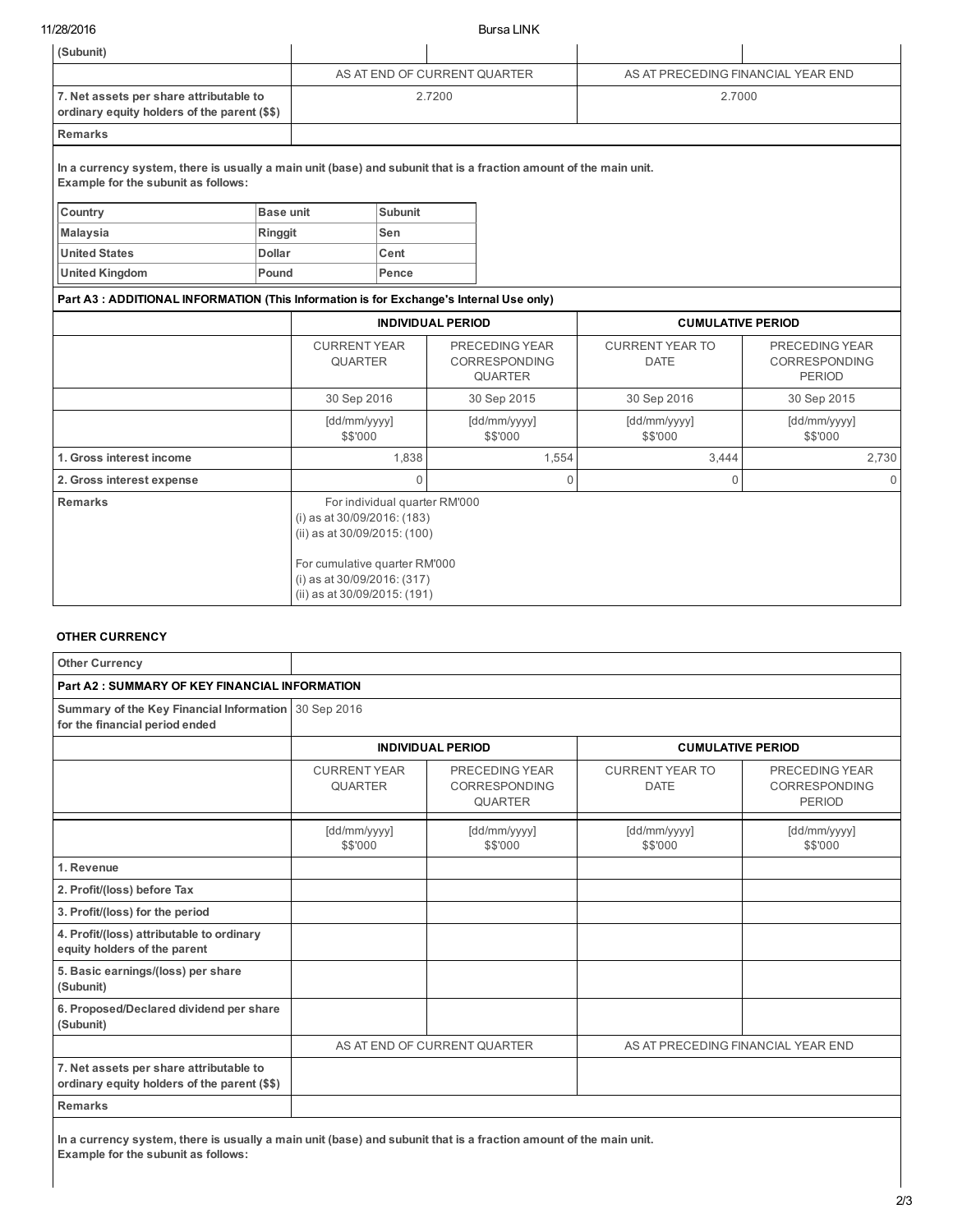| Country                                                                                 | <b>Base unit</b> |                                       | Subunit |                                                          |                                       |                                                         |
|-----------------------------------------------------------------------------------------|------------------|---------------------------------------|---------|----------------------------------------------------------|---------------------------------------|---------------------------------------------------------|
| <b>Malaysia</b>                                                                         | Ringgit          |                                       | Sen     |                                                          |                                       |                                                         |
| <b>United States</b>                                                                    | Dollar           |                                       | Cent    |                                                          |                                       |                                                         |
| <b>United Kingdom</b>                                                                   | Pound            |                                       | Pence   |                                                          |                                       |                                                         |
| Part A3 : ADDITIONAL INFORMATION (This Information is for Exchange's Internal Use only) |                  |                                       |         |                                                          |                                       |                                                         |
|                                                                                         |                  | <b>INDIVIDUAL PERIOD</b>              |         | <b>CUMULATIVE PERIOD</b>                                 |                                       |                                                         |
|                                                                                         |                  | <b>CURRENT YEAR</b><br><b>QUARTER</b> |         | PRECEDING YEAR<br><b>CORRESPONDING</b><br><b>QUARTER</b> | <b>CURRENT YEAR TO</b><br><b>DATE</b> | PRECEDING YEAR<br><b>CORRESPONDING</b><br><b>PERIOD</b> |
|                                                                                         |                  | [dd/mm/yyyy]<br>\$\$'000              |         | [dd/mm/yyyy]<br>\$\$'000                                 | [dd/mm/yyyy]<br>\$\$'000              | [dd/mm/yyyy]<br>\$\$'000                                |
| 1. Gross interest income                                                                |                  |                                       |         |                                                          |                                       |                                                         |
| 2. Gross interest expense                                                               |                  |                                       |         |                                                          |                                       |                                                         |
| Remarks                                                                                 |                  |                                       |         |                                                          |                                       |                                                         |

Copyright © 2015 Bursa Malaysia Berhad 8.4.2. All rights reserved. Terms & Conditions of Use, Disclaimer and Linking Policy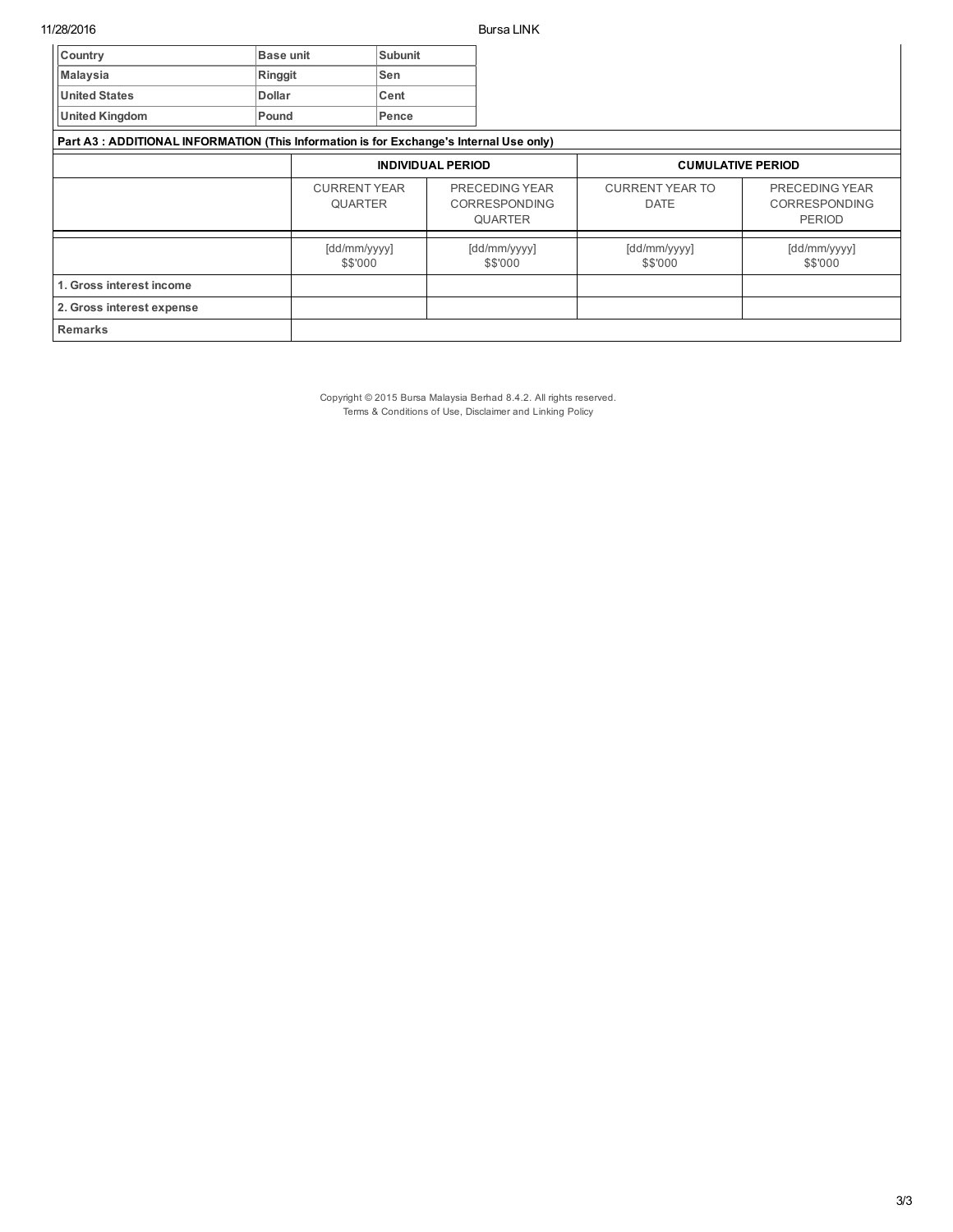

# KUMPULAN FIMA BERHAD (11817-V) (Incorporated in Malaysia)

Condensed Consolidated Financial Statements For The Second Quarter Ended 30 September 2016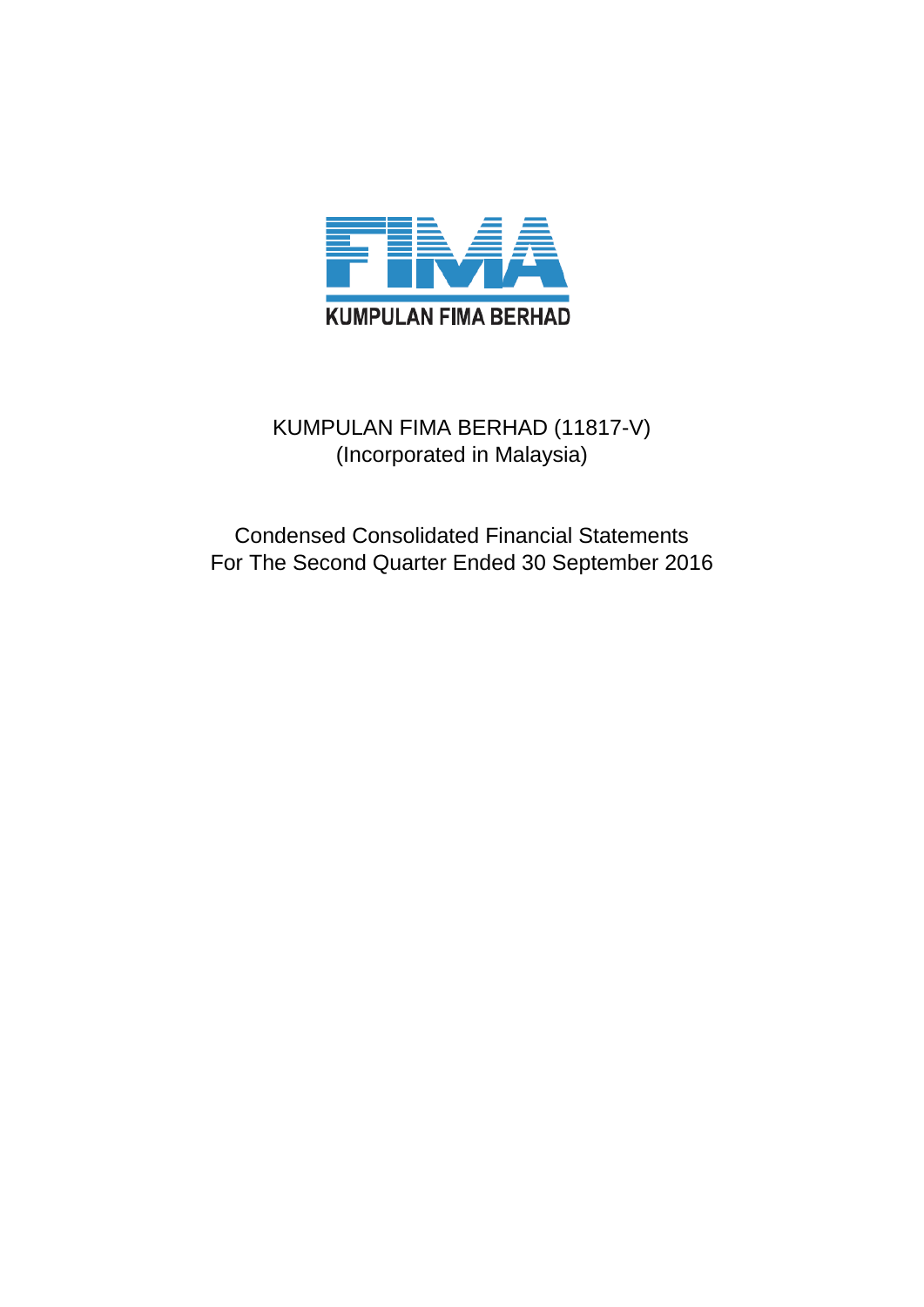

# **CONDENSED CONSOLIDATED STATEMENT OF COMPREHENSIVE INCOME FOR THE SECOND QUARTER ENDED 30 SEPTEMBER 2016** *(THE FIGURES HAVE NOT BEEN AUDITED)*

|                                                       |                |                | <b>Current Quarter</b> | <b>6 Months Cumulative</b> |                       |  |  |
|-------------------------------------------------------|----------------|----------------|------------------------|----------------------------|-----------------------|--|--|
|                                                       |                | <b>Current</b> | <b>Preceding Year</b>  | <b>Current</b>             | <b>Preceding Year</b> |  |  |
|                                                       |                | Year           | Corresponding          | Year                       | Corresponding         |  |  |
|                                                       |                | Quarter        | Quarter                | <b>To Date</b>             | <b>Period</b>         |  |  |
|                                                       | <b>Note</b>    | 30-09-2016     | 30-09-2015             | 30-09-2016                 | 30-09-2015            |  |  |
|                                                       |                | <b>RM'000</b>  | <b>RM'000</b>          | <b>RM'000</b>              | <b>RM'000</b>         |  |  |
|                                                       |                |                |                        |                            |                       |  |  |
| Revenue                                               | A <sub>9</sub> | 154,603        | 131,101                | 279,422                    | 272,440               |  |  |
| Cost of sales                                         |                | (100, 414)     | (80,096)               | (178, 489)                 | (172, 327)            |  |  |
| <b>Gross profit</b>                                   |                | 54,189         | 51,005                 | 100,933                    | 100, 113              |  |  |
| Other income                                          |                | 5,646          | 5,072                  | 6,784                      | 6,385                 |  |  |
| Other items of expense                                |                |                |                        |                            |                       |  |  |
| Administrative expenses                               |                | (17, 806)      | (20, 969)              | (33, 538)                  | (37, 610)             |  |  |
| Selling and marketing expenses                        |                | (1, 556)       | (1, 914)               | (3,032)                    | (3, 401)              |  |  |
| Other expenses                                        |                | (7, 898)       | (6, 825)               | (13,500)                   | (13, 444)             |  |  |
|                                                       |                | (27, 260)      | (29, 708)              | (50,070)                   | (54, 455)             |  |  |
| Finance costs                                         |                | (183)          | (100)                  | (317)                      | (191)                 |  |  |
| Share of profit of associates                         |                | (790)          | 368                    | 441                        | 539                   |  |  |
| Profit before tax                                     | A9/A10         | 31,602         | 26,637                 | 57,771                     | 52,391                |  |  |
| Income tax expense                                    | B <sub>5</sub> | (8, 811)       | (7, 167)               | (17,454)                   | (14,499)              |  |  |
| <b>Profit net of tax</b>                              |                | 22,791         | 19,470                 | 40,317                     | 37,892                |  |  |
| Other comprehensive income                            |                |                |                        |                            |                       |  |  |
| Foreign currency translation differences              |                |                |                        |                            |                       |  |  |
| for foreign operations                                |                | 7,074          | 10,608                 | 9,474                      | 5,645                 |  |  |
| <b>Total comprehensive income</b>                     |                |                |                        |                            |                       |  |  |
| for the period                                        |                | 29,865         | 30,078                 | 49,791                     | 43,537                |  |  |
| Profit attributable to:                               |                |                |                        |                            |                       |  |  |
| Equity holders of the Company                         |                | 14,649         | 12,885                 | 26,576                     | 24,178                |  |  |
| Non-controlling interests                             |                | 8,142          | 6,585                  | 13,741                     | 13,714                |  |  |
| Profit for the period                                 |                | 22,791         | 19,470                 | 40,317                     | 37,892                |  |  |
| <b>Total comprehensive income</b><br>attributable to: |                |                |                        |                            |                       |  |  |
| Equity holders of the Company                         |                | 21,692         | 23,753                 | 36,019                     | 30,083                |  |  |
| Non-controlling interests                             |                | 8,173          | 6,325                  | 13,772                     | 13,454                |  |  |
| <b>Total comprehensive income</b>                     |                |                |                        |                            |                       |  |  |
| for the period                                        |                | 29,865         | 30,078                 | 49,791                     | 43,537                |  |  |
| Earnings per share attributable                       |                |                |                        |                            |                       |  |  |
| to owners of the parent                               |                |                |                        |                            |                       |  |  |
| (sen per share):                                      |                |                |                        |                            |                       |  |  |
| <b>Basic</b>                                          | <b>B13</b>     | 5.28           | 4.68                   | 9.57                       | 8.78                  |  |  |
| <b>Diluted</b>                                        | <b>B13</b>     | 5.27           | 4.65                   | 9.48                       | 8.72                  |  |  |

*(The condensed consolidated statement of comprehensive income should be read in conjunction with the audited* financial statements for the year ended 31 March 2016 and the accompanying explanatory notes attached to the *interim financial statements).*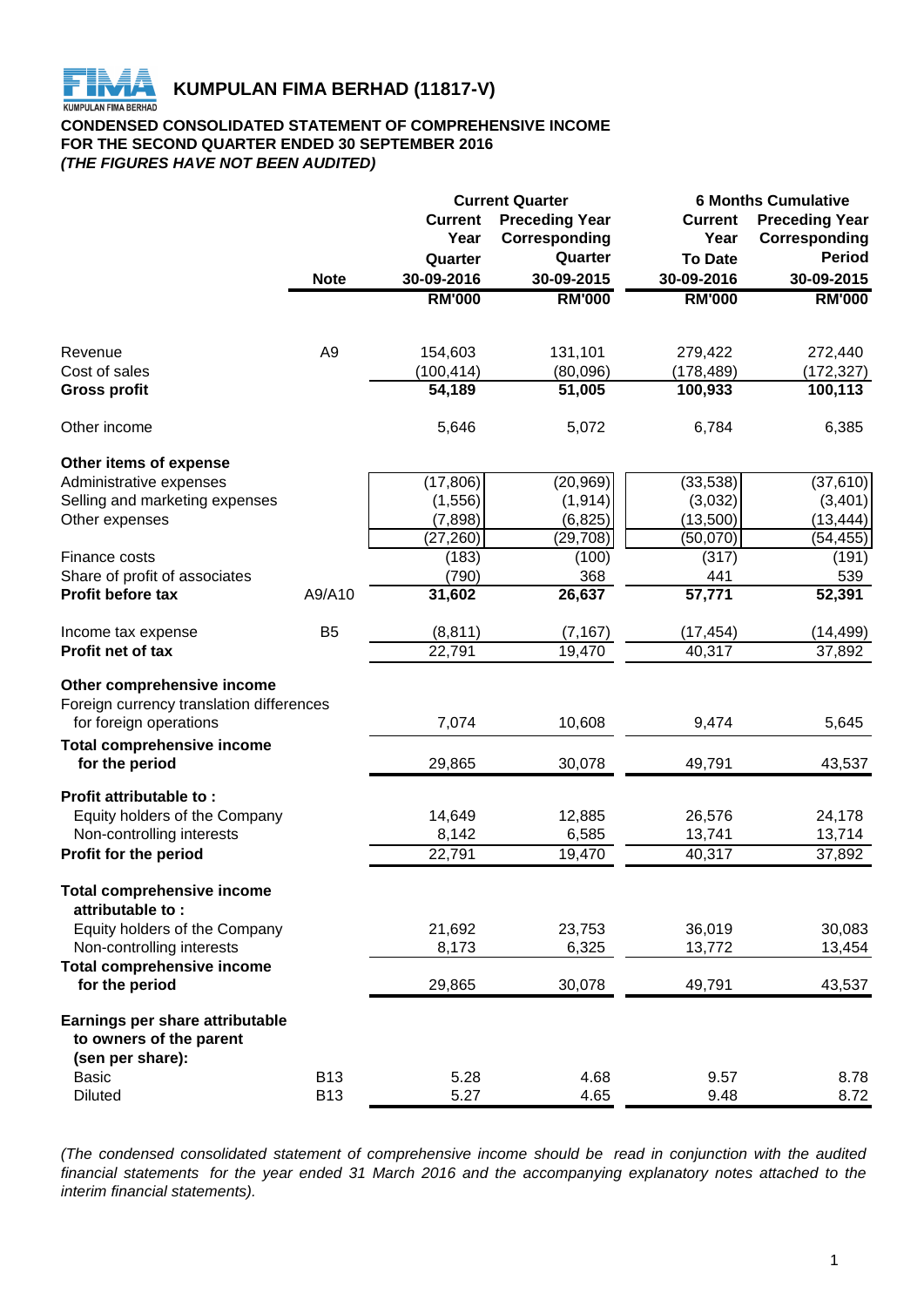# **CONDENSED CONSOLIDATED STATEMENT OF FINANCIAL POSITION AS AT 30 SEPTEMBER 2016**

|                                                      | As At<br>30-09-2016<br>(unaudited) | As At<br>31-03-2016<br>(audited) |
|------------------------------------------------------|------------------------------------|----------------------------------|
|                                                      | <b>RM'000</b>                      | <b>RM'000</b>                    |
| <b>ASSETS</b>                                        |                                    |                                  |
| Non-current assets                                   |                                    |                                  |
| Property, plant and equipment                        | 342,016                            | 344,402                          |
| Investment properties                                | 69,323                             | 70,097                           |
| <b>Biological assets</b>                             | 168,782                            | 153,476                          |
| Investment in associates                             | 45,997                             | 46,659                           |
| Deferred tax assets                                  | 6,732                              | 8,394                            |
| Goodwill on consolidation                            | 12,710                             | 12,710                           |
|                                                      | 645,560                            | 635,738                          |
| <b>Current assets</b>                                |                                    |                                  |
| Inventories                                          | 95,789                             | 90,807                           |
| Trade receivables                                    | 185,142                            | 183,562                          |
| Other receivables                                    | 38,305                             | 27,963                           |
| Cash and bank balances                               | 298,956                            | 247,592                          |
|                                                      | 618,192                            | 549,924                          |
| <b>TOTAL ASSETS</b>                                  | 1,263,752                          | 1,185,662                        |
|                                                      |                                    |                                  |
| <b>EQUITY AND LIABILITIES</b>                        |                                    |                                  |
| Equity attributable to equity holders of the Company |                                    |                                  |
| Share capital                                        | 281,484                            | 276,968                          |
| Share premium                                        | 28,774                             | 24,713                           |
| Other reserves                                       | 145,641                            | 138,002                          |
| Retained earnings                                    | 309,869                            | 308,617                          |
|                                                      | 765,768                            | 748,300                          |
| Non-controlling interests                            | 257,323                            | 250,986                          |
| <b>Total equity</b>                                  | 1,023,091                          | 999,286                          |
| <b>Non-current liabilities</b>                       |                                    |                                  |
| Finance lease obligations                            | 16,488                             | 16,799                           |
| Retirement benefit obligations                       | 1,482                              | 1,391                            |
| Deferred tax liabilities                             | 45,300                             | 46,951                           |
|                                                      | 63,270                             | 65,141                           |
| <b>Current liabilities</b>                           |                                    |                                  |
| Finance lease obligations                            | 646                                | 646                              |
| Short term borrowings                                | 17,092                             | 15,281                           |
| Trade payables                                       | 61,829                             | 44,007                           |
| Other payables                                       | 91,201                             | 60,615                           |
| Tax payable                                          | 6,623                              | 686                              |
|                                                      | 177,391                            | 121,235                          |
| <b>Total liabilities</b>                             | 240,661                            | 186,376                          |
| <b>TOTAL EQUITY AND LIABILITIES</b>                  | 1,263,752                          | 1,185,662                        |
|                                                      |                                    |                                  |
| Net assets per share (RM)                            | 2.72                               | 2.70                             |

*(The condensed consolidated statement of financial position should be read in conjunction with the audited* financial statements for the year ended 31 March 2016 and the accompanying explanatory notes attached to the *interim financial statements).*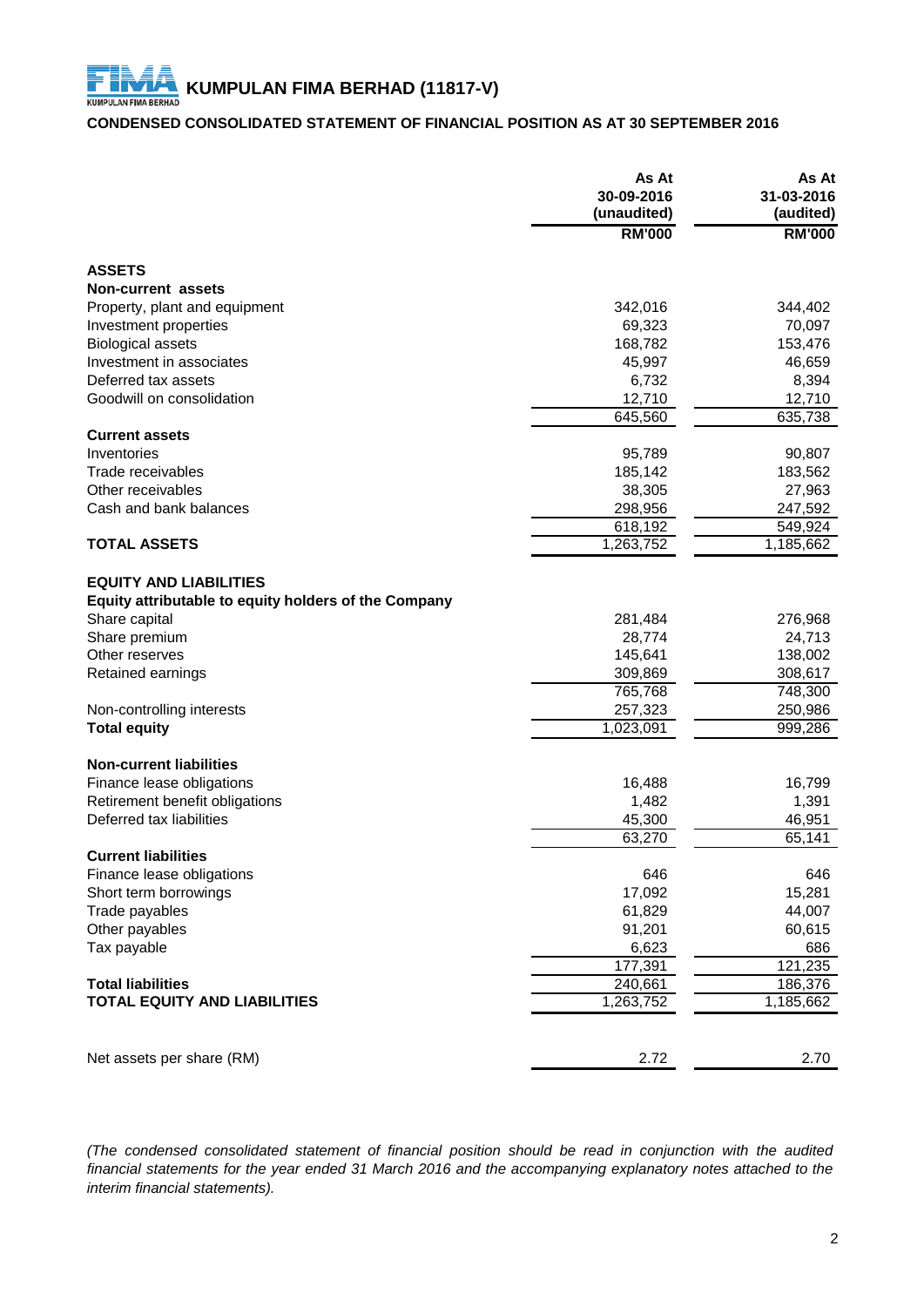

**CONDENSED CONSOLIDATED STATEMENT OF CHANGES IN EQUITY FOR THE SECOND QUARTER ENDED 30 SEPTEMBER 2016**

|                                                                            |                         |                                                      |                  |                                     | Non-distributable |                                                                            |                                        |                                | > Distributable                                      |                   |                                   |                        |
|----------------------------------------------------------------------------|-------------------------|------------------------------------------------------|------------------|-------------------------------------|-------------------|----------------------------------------------------------------------------|----------------------------------------|--------------------------------|------------------------------------------------------|-------------------|-----------------------------------|------------------------|
|                                                                            | <b>Share</b><br>capital | <b>Share</b><br>premium                              | reserves         | <b>Other</b> Revaluation<br>reserve | reserve           | Capital<br>reserve<br>arising from<br>Capital bonus issue in<br>subsidiary | Employee<br>share<br>option<br>reserve | Foreign<br>exchange<br>reserve | <b>Retained</b><br>earnings                          | <b>Total</b>      | Non-<br>controlling<br>interests  | <b>Total</b><br>equity |
| Group                                                                      | <b>RM'000</b>           | <b>RM'000</b>                                        | <b>RM'000</b>    | <b>RM'000</b>                       | <b>RM'000</b>     | <b>RM'000</b>                                                              | <b>RM'000</b>                          | <b>RM'000</b>                  | <b>RM'000</b>                                        | <b>RM'000</b>     | <b>RM'000</b>                     | <b>RM'000</b>          |
| At 1 April 2016<br>Total comprehensive income for the period               | 276,968                 | 24,713                                               | 138,002<br>9,443 | 87,471                              | 437               | 66,459                                                                     | 4,427                                  | (20, 792)<br>9,443             | 308,617<br>26,576                                    | 748,300<br>36,019 | 250,986<br>13,772                 | 999,286<br>49,791      |
| <b>Transactions with owners</b>                                            |                         |                                                      |                  |                                     |                   |                                                                            |                                        |                                |                                                      |                   |                                   |                        |
| <b>Dividends</b><br>Dividend paid to minority shareholders of a subsidiary |                         | $\overline{\phantom{a}}$                             |                  |                                     |                   |                                                                            |                                        |                                | (25, 324)                                            | (25, 324)         | (7,043)                           | (25, 324)<br>(7,043)   |
| Share options exercised<br>Purchase of treasury shares by a subsidiary     | 4,516                   | 4,061                                                | (1,804)          | $\overline{\phantom{a}}$            |                   |                                                                            | (1,804)                                |                                | $\overline{\phantom{a}}$<br>$\overline{\phantom{a}}$ | 6,773             | $\overline{\phantom{a}}$<br>(392) | 6,773<br>(392)         |
| Total transaction with owners                                              | 4,516                   | 4,061                                                | (1,804)          | $\overline{\phantom{a}}$            |                   |                                                                            | (1,804)                                |                                | (25, 324)                                            | (18, 551)         | (7, 435)                          | (25, 986)              |
| At 30 September 2016                                                       | 281,484                 | 28,774                                               | 145,641          | 87,471                              | 437               | 66,459                                                                     | 2,623                                  | (11, 349)                      | 309,869                                              | 765,768           | 257,323                           | 1,023,091              |
| At 1 April 2015<br>Total comprehensive income for the period               | 276,087                 | 23,930<br>$\blacksquare$                             | 157,068<br>5,905 | 87,471                              | 437               | 66,459                                                                     | 4,560                                  | (1,859)<br>5,905               | 275,202<br>24,178                                    | 732,287<br>30,083 | 245,723<br>13,454                 | 978,010<br>43,537      |
| <b>Transactions with owners</b>                                            |                         |                                                      |                  |                                     |                   |                                                                            |                                        |                                |                                                      |                   |                                   |                        |
| <b>Dividends</b><br>Dividend paid to minority shareholders of a subsidiary |                         | $\overline{\phantom{a}}$<br>$\overline{\phantom{a}}$ |                  | $\overline{\phantom{a}}$            |                   |                                                                            | $\overline{\phantom{a}}$               |                                | (23, 528)<br>$\overline{\phantom{a}}$                | (23, 528)         | (7, 911)                          | (23, 528)<br>(7, 911)  |
| Share options exercised                                                    | 715                     | 664                                                  | (280)            | $\overline{\phantom{a}}$            |                   |                                                                            | (280)                                  |                                |                                                      | 1,099             |                                   | 1,099                  |
| Total transaction with owners                                              | 715                     | 664                                                  | (280)            |                                     |                   |                                                                            | (280)                                  |                                | (23, 528)                                            | (22, 429)         | (7, 911)                          | (30, 340)              |
| As 30 September 2015                                                       | 276,802                 | 24,594                                               | 162,693          | 87,471                              | 437               | 66,459                                                                     | 4,280                                  | 4,046                          | 275,852                                              | 739,941           | 251,266                           | 991,207                |

*Attributable to Equity Holders of the Company*

(The condensed consolidated statements of changes in equity should be read in conjunction with the audited financial statements for the year ended 31 March 2016 and the accompanying explanatory notes attached to the interi *statements).*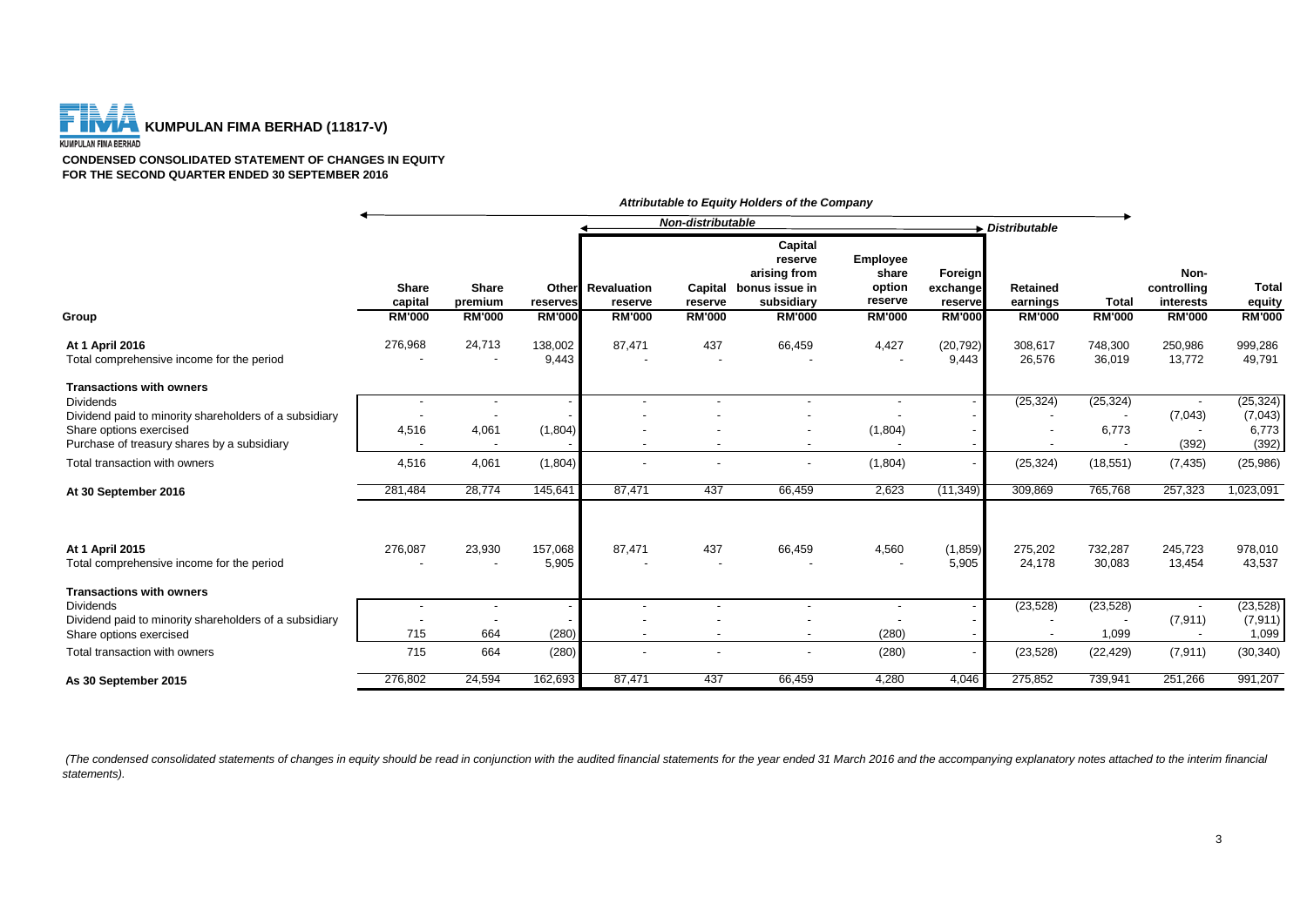

# **KUMPULAN FIMA BERHAD (11817-V)**<br>KUMPULAN FIMA BERHAD

# **CONDENSED CONSOLIDATED STATEMENT OF CASH FLOWS FOR THE SECOND QUARTER ENDED 30 SEPTEMBER 2016**

|                                                            | 6 months ended |               |
|------------------------------------------------------------|----------------|---------------|
|                                                            | 30-09-2016     | 30-09-2015    |
|                                                            | <b>RM'000</b>  | <b>RM'000</b> |
| <b>CASH FLOWS FROM OPERATING ACTIVITIES</b>                |                |               |
| Profit before tax                                          | 57,771         | 52,391        |
| Adjustments for:                                           |                |               |
| Depreciation for property, plant and equipment             | 11,938         | 16,280        |
| Depreciation of investment properties                      | 816            | 831           |
| Amortisation of biological assets                          | 2,933          | 4,112         |
| Impairment loss on trade receivables                       | 25             | 706           |
| Write back of impairment loss on trade receivables         | (293)          | (741)         |
| Provision for retirement benefit obligation                | 28             | 40            |
| Inventories written back                                   | (161)          | (157)         |
| Gain on disposal of property, plant and equipment          |                | (48)          |
| Share of result of associates                              | (441)          | (539)         |
| Interest expense                                           | 317            | 191           |
| Interest income                                            | (3, 444)       | (2,730)       |
| Operating profit before working capital changes            | 69,489         | 70,336        |
| Increase in inventories                                    | (4,622)        | (3,832)       |
| (Increase)/decrease in receivables                         | (11,039)       | 10,294        |
| Increase/(decrease) in payables                            | 48,408         | (23, 131)     |
| Cash generated from operations                             | 102,236        | 53,667        |
| Interest paid                                              | (317)          | (191)         |
| Taxes paid                                                 | (9,785)        | (11, 816)     |
| Retirement benefits paid                                   | (10)           | (5)           |
| Net cash generated from operating activities               | 92,124         | 41,655        |
|                                                            |                |               |
| <b>CASH FLOWS FROM INVESTING ACTIVITIES</b>                |                |               |
| Biological assets expenditure                              | (15,031)       | (15,029)      |
| Purchase of property, plant and equipment                  | (8,370)        | (9, 331)      |
| Repayment of obligation under finance lease                | (311)          | (12)          |
| Interest received                                          | 3,444          | 2,730         |
| Net cash used in investing activities                      | (20, 268)      | (21, 642)     |
|                                                            |                |               |
| <b>CASH FLOWS FROM FINANCING ACTIVITIES</b>                |                |               |
| Net drawdown of borrowings                                 | 1,473          | 7,700         |
| Proceeds from exercise of employee share scheme            | 6,773          | 715           |
| Dividend paid                                              | (25, 324)      |               |
|                                                            | (7,043)        | (7, 911)      |
| Dividend paid by a subsidiary to non-controlling interests |                |               |
| <b>Treasury shares</b>                                     | 392            | (51)          |
| Net cash (used in)/generated from financing activities     | (23, 729)      | 453           |
| NET INCREASE IN CASH AND CASH EQUIVALENTS                  |                | 20,466        |
|                                                            | 48,127         |               |
| EFFECT ON FOREIGN EXCHANGE RATE CHANGES IN CASH            |                |               |
| <b>AND CASH EQUIVALENTS</b>                                | 3,237          | (4,202)       |
| CASH AND CASH EQUIVALENTS AT BEGINNING OF PERIOD           | 247,592        | 236,710       |
| CASH AND CASH EQUIVALENTS AT END OF PERIOD                 | 298,956        | 252,974       |
|                                                            |                |               |
| <b>CASH AND CASH EQUIVALENTS COMPRISE:</b>                 |                |               |
| Cash and bank balances                                     | 66,773         | 54,132        |
| Fixed deposits with financial institutions                 | 232,183        | 198,842       |
|                                                            | 298,956        | 252,974       |

*(The condensed consolidated statement of cash flows should be read in conjunction with the audited financial statements for the year ended 31 March 2016 and the accompanying explanatory notes attached to the interim financial statements).*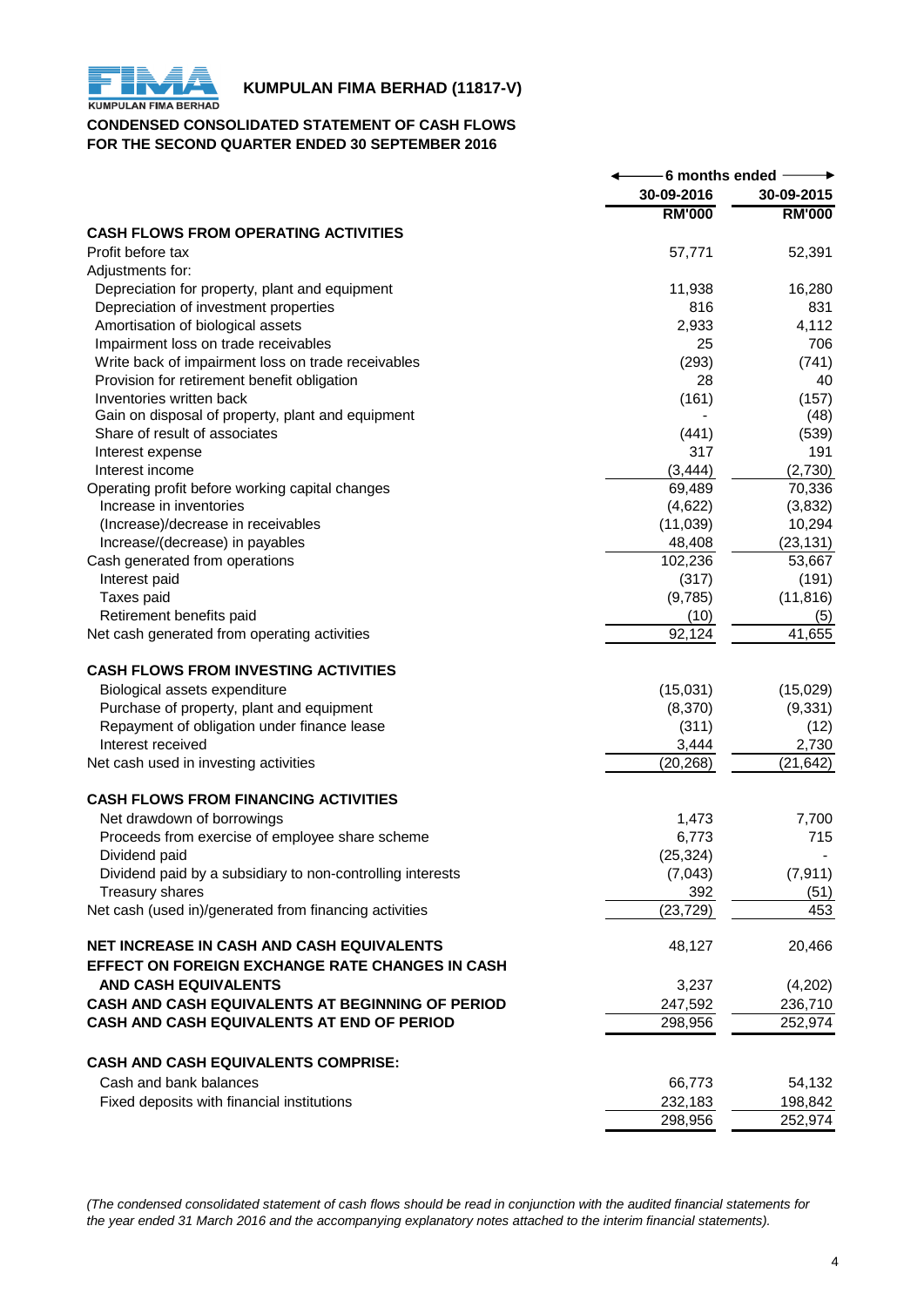### **NOTES TO THE QUARTERLY ANNOUNCEMENT FOR THE SECOND QUARTER ENDED 30 SEPTEMBER 2016**

#### **PART A - Explanatory notes pursuant to FRS 134**

#### **A1. Basis of preparation**

The interim financial statements are unaudited and have been prepared in accordance with the requirements of FRS 134: Interim Financial Reporting and paragraph 9.22 of the Listing Requirements of the Bursa Securities.

The interim financial statements should be read in conjunction with the audited financial statements for the year ended 31 March 2016. These explanatory notes attached to the interim financial statements provide an explanation of events and transactions that are significant to the understanding of the changes in the financial position and performance of the Group since the financial year ended 31 March 2016.

#### **A2. Changes in accounting policies**

The significant accounting policies adopted are consistent with those of the audited financial statements for the year ended 31 March 2016 except for the adoption of the following new and revised Financial Reporting Standards ("FRS"), Amendments to FRSs and IC Interpretations.

#### **(a) Adoption of FRSs, Amendments to FRSs and IC Interpretations**

On 1 April 2016, the Group adopted the following new and amended FRSs and IC Interpretations:

|                                                                       | <b>Effective for annual period</b><br>beginning on or after |
|-----------------------------------------------------------------------|-------------------------------------------------------------|
| Annual Improvements to FRSs 2012-2014 Cycle                           | 1 January 2016                                              |
| Amendments to FRS 11: Accounting for Acquisition of Interests in      |                                                             |
| <b>Joint Operations</b>                                               | 1 January 2016                                              |
| Amendments to FRS 116 and FRS 138: Clarification of Acceptable        |                                                             |
| Methods of Depreciation and Amortisation                              | 1 January 2016                                              |
| Amendments to FRS 116 and FRS 141: Agriculture: Bearer Plants         | 1 January 2016                                              |
| Amendments to FRS 127: Equity Method in Separate Financial Statements | 1 January 2016                                              |
| Amendments to FRS 101: Disclosure Initiatives                         | 1 January 2016                                              |
| Amendments FRS 10, FRS 12 and FRS 128: Investment Entities:           |                                                             |
| Applying the Consolidation Exception                                  | 1 January 2016                                              |
| <b>FRS 14: Regulatory Deferral Accounts</b>                           | 1 January 2016                                              |

The adoption of the above FRSs, Amendments to FRS and Interpretations do not have significant impact on the financial statements of the Group for the current financial period.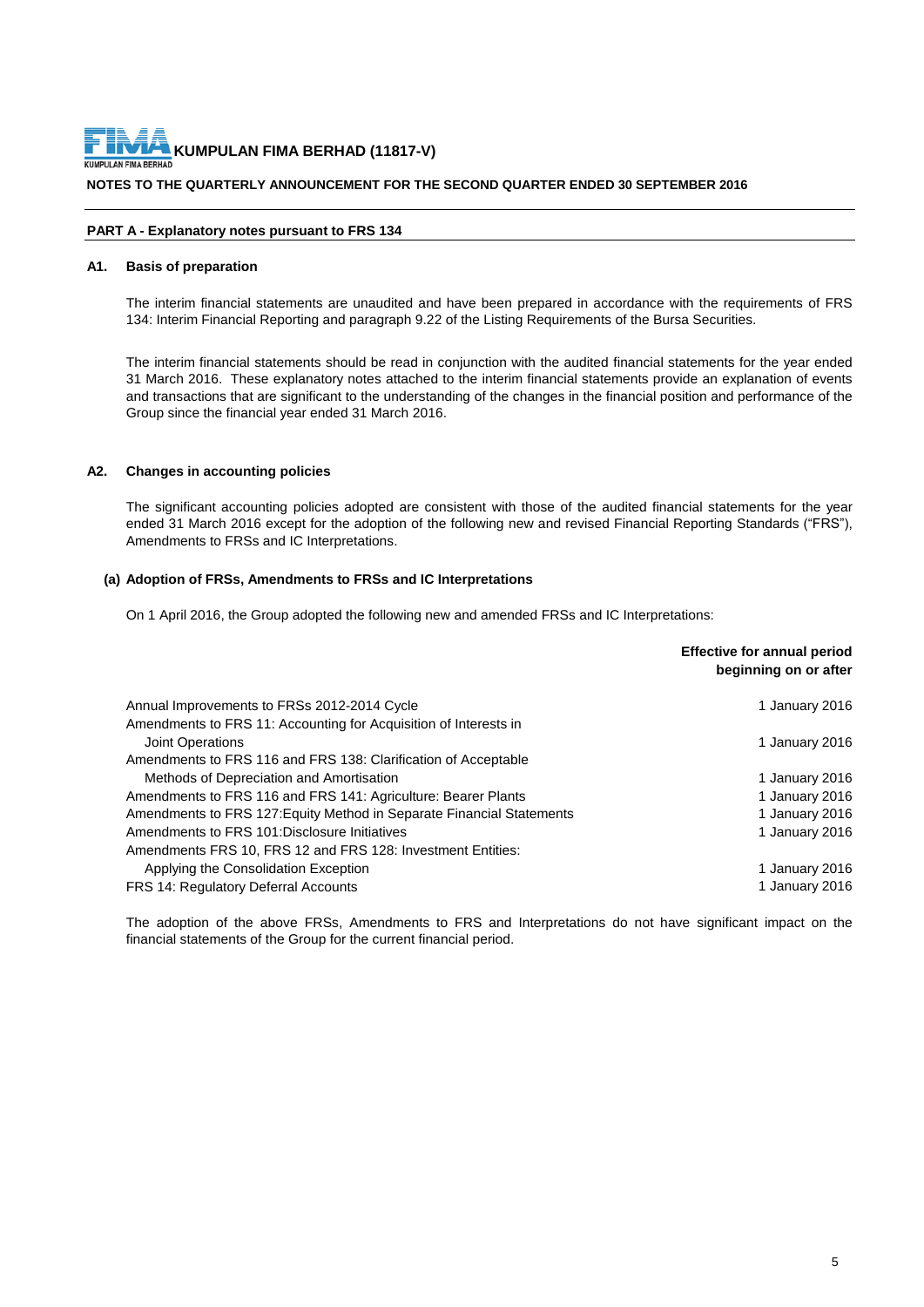#### **NOTES TO THE QUARTERLY ANNOUNCEMENT FOR THE SECOND QUARTER ENDED 30 SEPTEMBER 2016**

#### **A2. Changes in accounting policies (contd)**

#### **(b) Standards and interpretations issued but not yet effective**

The Group has not early adopted the following new and amended FRS and IC Interpretations that are not yet effective:

|                                                                  | Effective for annual period<br>beginning on or after |
|------------------------------------------------------------------|------------------------------------------------------|
| Amendments to FRS 112: Recognition of Deferred Tax Assets for    |                                                      |
| Unrealised Losses                                                | 1 January 2017                                       |
| Amendments to FRS 107: Disclosure Initiative                     | 1 January 2017                                       |
| FRS 15: Revenue from Contracts with Customers                    | 1 January 2018                                       |
| FRS 9: Financial Instruments                                     | 1 January 2018                                       |
| FRS 2: Classification and measurement of share-based             |                                                      |
| payment transactions                                             | 1 January 2018                                       |
| FRS 16: Leases                                                   | 1 January 2019                                       |
| Amendments to FRS 10 and FRS 128: Sale or Contribution of Assets |                                                      |
| between an Investor and its Associate of Joint Venture           | Deferred                                             |

The Group will adopt the above pronouncements when they become effective in the respective financial periods. These pronouncements are not expected to have any significant effect to the financial statements of the Group upon their initial application, other than for FRS 9: Financial Instruments and FRS 15: Revenue from Contracts with Customers.

#### **(c) Malaysian Financial Reporting Standards (MFRS Framework)**

On 19 November 2011, the Malaysian Accounting Standards Board ("MASB") issued a new MASB approved accounting framework, the Malaysian Financial Reporting Standards Framework ("MFRS Framework").

The MFRS Framework is to be applied by all Entities Other than Private Entities for annual periods beginning on or after 1 January 2012, with the exception of entities that are within the scope of MFRS 141 Agriculture (MFRS 141) and IC Interpretation 15 Agreements for the Construction of Real Estate (IC 15), including its parent, significant investor and venturer (herein called "Transitioning Entities").

Transitioning Entities are allowed to defer adoption of the new MFRS Framework. The adoption of the MFRS Framework by Transitioning Entities will be mandatory for annual periods beginning on or after 1 January 2018.

The Group falls within the scope definition of Transitioning Entities and accordingly, will be required to prepare financial statements using the MFRS Framework in its first MFRS interim financial statements for the quarter ending 30 June 2019. In presenting its first MFRS financial statements, the Group will be required to adjust the comparative financial statements prepared under FRS to amounts reflecting the application of MFRS Framework. The majority of the adjustments required on transition will be made, retrospectively, against the opening retained earnings.

The Group has not completed its assessment of the financial effects of the differences between Financial Reporting Standards and accounting standards under the MFRS Framework. The Group expects to be in a position to fully comply with the requirements of the MFRS Framework for the financial year ending 31 March 2019.

**Effective for annual period**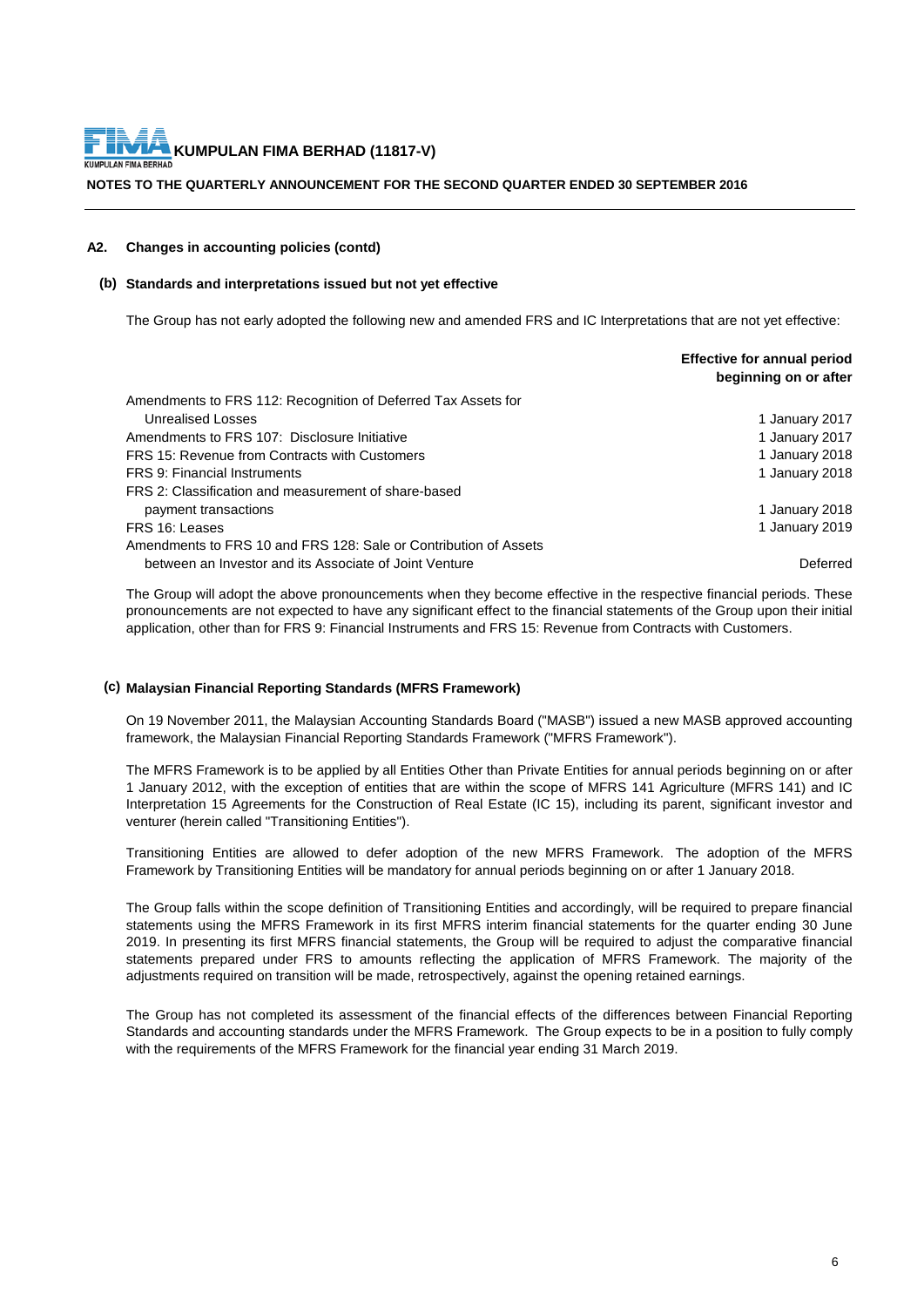#### **NOTES TO THE QUARTERLY ANNOUNCEMENT FOR THE SECOND QUARTER ENDED 30 SEPTEMBER 2016**

#### **A3. Auditors' Report on Preceding Annual Financial Statements.**

The financial statements of the Group for the financial year ended 31 March 2016 were not subject to any audit qualification.

#### **A4. Seasonal and cyclical factors**

The operations of the Group are not affected by any seasonal or cyclical factors other than the manufacturing segment which is affected by cyclical changes in volumes of certain products whilst the plantation segment is affected by seasonal crop production, weather conditions and fluctuating commodity prices.

#### **A5. Unusual items affecting the financial statements**

There were no unusual items affecting the financial statements of the Group for the current quarter ended 30 September 2016.

#### **A6. Changes in estimates**

There were no changes or estimates that have a material effect on the current quarter's results.

#### **A7. Issuances, cancellation, repurchases, resale and repayment of debts and equity securities**

There were no issuances, cancellations, repurchases, resale and repayments of debts and equity securities for the current quarter except for the issuance of the following new ordinary shares of RM1.00 each pursuant to the Company Employees' Share Scheme.

| <b>Option price</b> | No. of        | Cash            |
|---------------------|---------------|-----------------|
| per share           | share         | <b>Proceeds</b> |
| RM                  | <b>issued</b> | RM              |
| 1.48                | 3,962,100     | 5,863,908       |
| 1.76                | 55,000        | 96,800          |
| 1.81                | 50,000        | 90,500          |
| Total               | 4,067,100     | 6,051,208       |

#### **A8. Dividend paid**

The following dividends were paid during the current and previous corresponding period:

|                       |                                 | <b>Cumulative Quarter Ended</b> |               |
|-----------------------|---------------------------------|---------------------------------|---------------|
|                       |                                 | 30-09-2016                      | 30/09/2015    |
| <b>Final Dividend</b> |                                 | <b>RM'000</b>                   | <b>RM'000</b> |
| 2016                  | 9.0% single-tier final dividend |                                 |               |
|                       | (paid on 30 September 2016)     | 25.324                          | -             |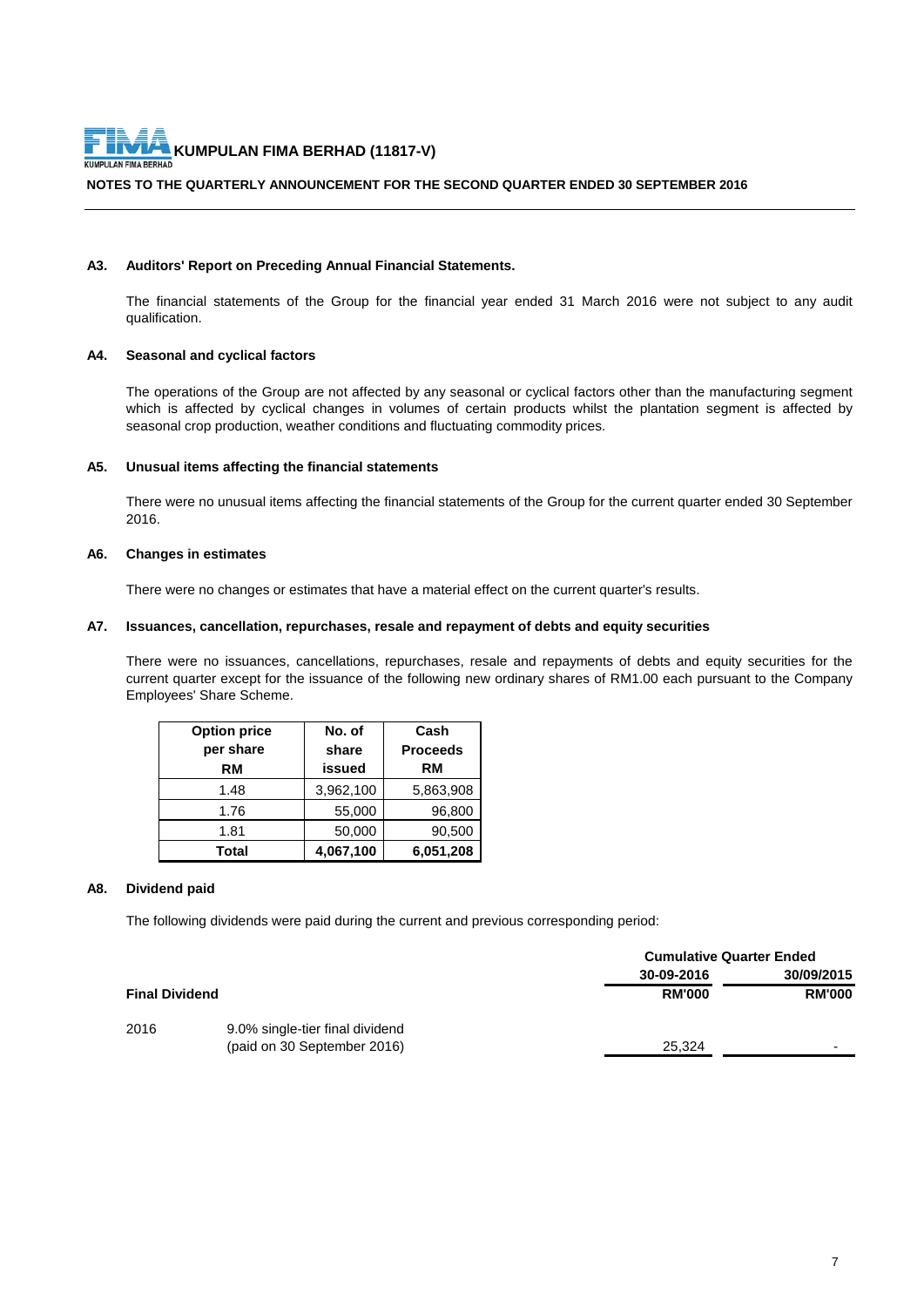#### **NOTES TO THE QUARTERLY ANNOUNCEMENT FOR THE SECOND QUARTER ENDED 30 SEPTEMBER 2016**

## **A9. Segmental revenue and results for business segments**

|                                    | <b>Quarter Ended</b> |               | <b>6 Months Cumulative</b> |               |
|------------------------------------|----------------------|---------------|----------------------------|---------------|
|                                    | 30-09-2016           | 30-09-2015    | 30-09-2016                 | 30-09-2015    |
| Revenue                            | <b>RM'000</b>        | <b>RM'000</b> | <b>RM'000</b>              | <b>RM'000</b> |
| Manufacturing*                     | 73,902               | 61,950        | 127,126                    | 134,423       |
| Plantation                         | 41,925               | 28,424        | 73,913                     | 65,977        |
| <b>Bulking</b>                     | 10,765               | 15,735        | 25,308                     | 30,996        |
| Food                               | 27,115               | 23,741        | 51,062                     | 38,598        |
| <b>Others</b>                      | 6,195                | 8,833         | 9,848                      | 14,952        |
|                                    | 159,902              | 138,683       | 287,257                    | 284,946       |
| Elimination of inter-segment sales | (5,299)              | (7,582)       | (7,835)                    | (12,506)      |
|                                    | 154,603              | 131,101       | 279,422                    | 272,440       |
| <b>Profit before tax</b>           |                      |               |                            |               |
| Manufacturing*                     | 18,800               | 12,134        | 32,374                     | 24,107        |
| Plantation                         | 6,960                | 4,328         | 10,495                     | 13,457        |
| <b>Bulking</b>                     | 3,757                | 8,561         | 11,408                     | 16,545        |
| Food                               | 2,382                | 1,686         | 2,134                      | (1,653)       |
| <b>Others</b>                      | 493                  | (440)         | 919                        | (604)         |
|                                    | 32,392               | 26,269        | 57,330                     | 51,852        |
| Associated companies               | (790)                | 368           | 441                        | 539           |
|                                    | 31,602               | 26,637        | 57,771                     | 52,391        |

\* Production and trading of security documents.

# **A10. Profit before tax**

The following amounts have been included in arriving at profit before tax:

|                                      | <b>Quarter Ended</b> |               |               | <b>6 Months Cumulative</b> |
|--------------------------------------|----------------------|---------------|---------------|----------------------------|
|                                      | 30-09-2016           | 30-09-2015    | 30-09-2016    | 30-09-2015                 |
| Other income                         | <b>RM'000</b>        | <b>RM'000</b> | <b>RM'000</b> | <b>RM'000</b>              |
| Interest income                      | 1,838                | 1.554         | 3,444         | 2,730                      |
| Foreign exchange gain                | 3,325                | 1,514         | 2,771         | 1,419                      |
| <b>Operating expenses</b>            |                      |               |               |                            |
| Depreciation and amortisation        | 6,774                | 12,331        | 15.687        | 21,223                     |
| Interest expense                     | 183                  | 100           | 317           | 191                        |
| Impairment loss on trade receivables | 5                    | 73            | 25            | 706                        |
| Write back of impairment loss on     |                      |               |               |                            |
| trade receivables                    | (40)                 | (170)         | (293)         | (741)                      |
| Inventories written back             |                      | (34)          | (161)         | (157)                      |

The Group does not deal in derivatives.

# **A11. Valuation of property, plant and equipment**

The valuation of land and building have been brought forward from the last financial statements for the year ended 31 March 2016.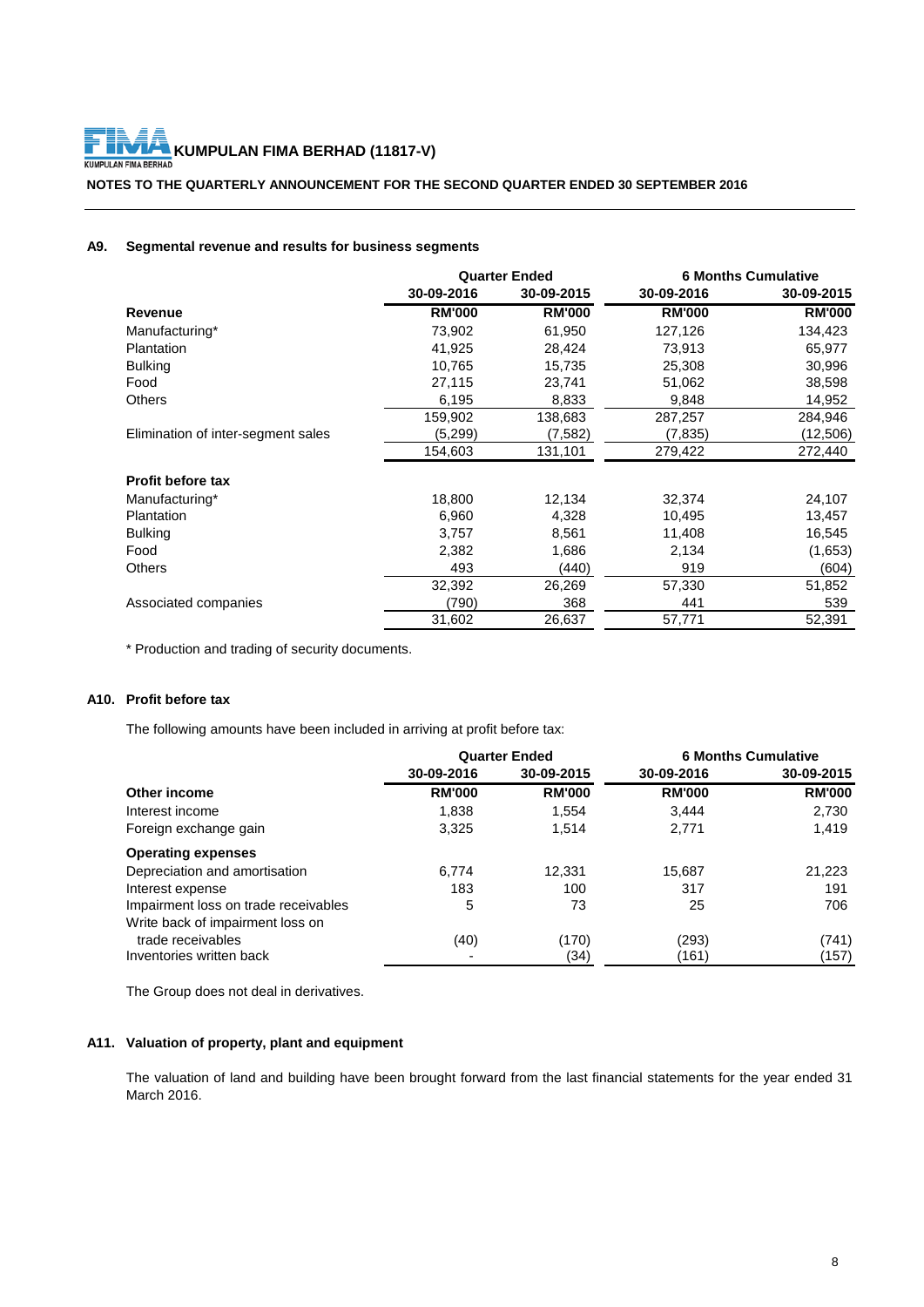#### **NOTES TO THE QUARTERLY ANNOUNCEMENT FOR THE SECOND QUARTER ENDED 30 SEPTEMBER 2016**

#### **A12. Subsequent events**

There were no material events subsequent to the end of the current quarter.

#### **A13. Inventories**

During the quarter, there was no significant write-down or write-back of inventories except as disclosed in Note A10 as above.

#### **A14. Changes in the composition of the Group**

There were no changes in the composition of the Group for the current quarter and financial period to date including business combinations, acquisition or disposal of subsidiaries and long term investments, restructuring and discontinued operations.

#### **A15. Changes in contingent liabilities**

There were no additional contingent liabilities during the current quarter, except as disclosed in Note B11 herein.

#### **A16. Significant acquisition of property, plant and equipment**

For the current quarter under review the Group's acquisitions of property, plant and equipment are as follows :

|                        | <b>Current Year</b> |
|------------------------|---------------------|
|                        | <b>To Date</b>      |
|                        | <b>RM'000</b>       |
| Plant and equipment    | 5,491               |
| Vehicles               | 401                 |
| Land and buildings     | 1,501               |
| Furniture and fittings | 977                 |
|                        | 8,370               |

#### **A17. Capital commitments**

The amount of commitments not provided for in the interim financial statements as at 30 September 2016 were as follows:

|                                   | <b>Current Year</b> |
|-----------------------------------|---------------------|
|                                   | <b>To Date</b>      |
|                                   | <b>RM'000</b>       |
| Property, plant and equipment     |                     |
| - Approved and contracted for     | 2.712               |
| - Approved but not contracted for | 63,655              |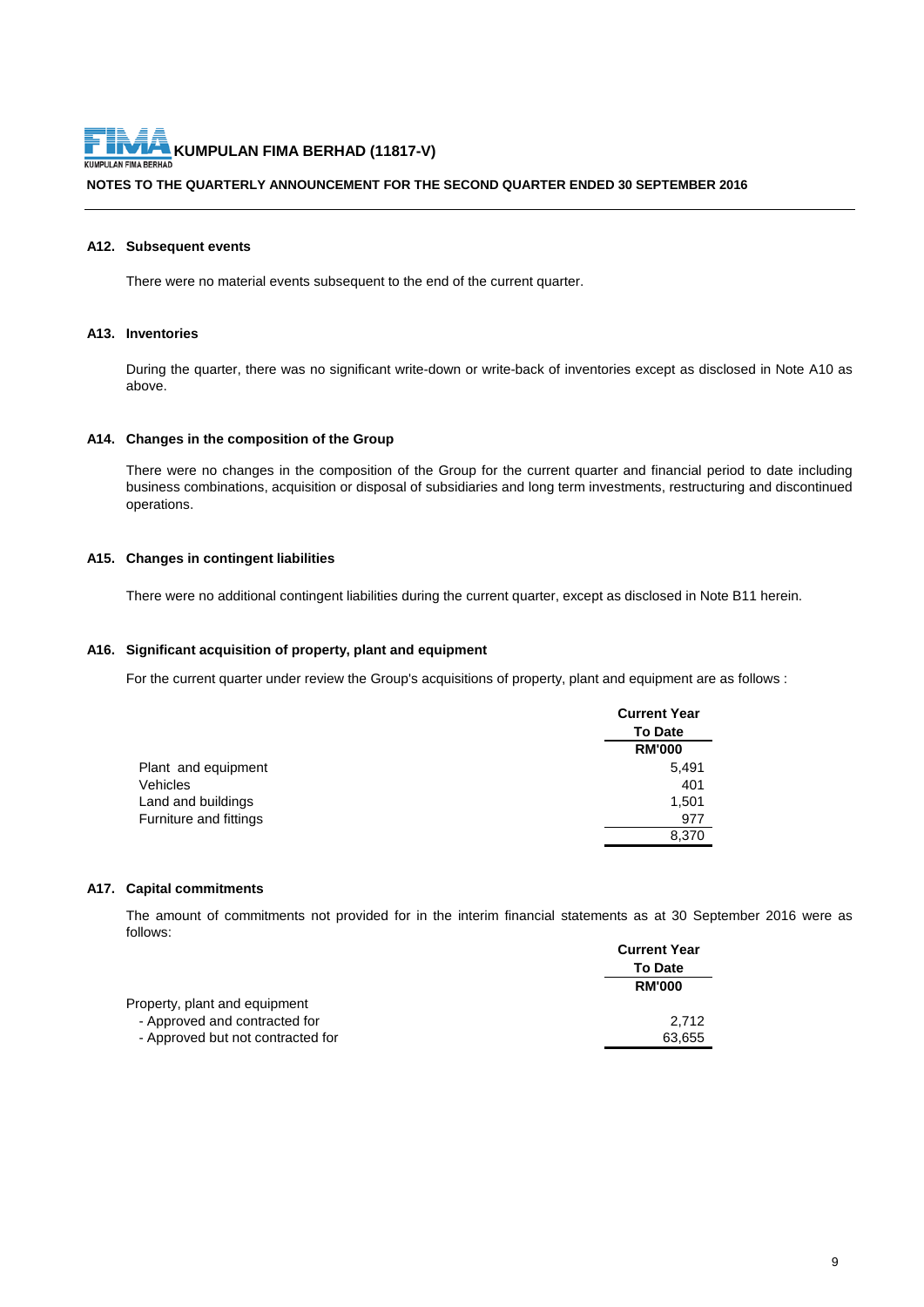

# **KUMPULAN FIMA BERHAD (11817-V)**<br>KUMPULAN FIMA BERHAD (11817-V)

### **NOTES TO THE QUARTERLY ANNOUNCEMENT FOR THE SECOND QUARTER ENDED 30 SEPTEMBER 2016**

# **A18. Related party transactions**

The Group's related party transactions during the financial period were as follows:

|                                 | <b>Transacting</b>                                       |                                             | Nature of                          |               |
|---------------------------------|----------------------------------------------------------|---------------------------------------------|------------------------------------|---------------|
| <b>KFB and its subsidiaries</b> | parties                                                  | <b>Relationship</b>                         | transactions                       | <b>RM'000</b> |
| Kumpulan Fima Berhad            | <b>BHR Enterprise</b><br>Sdn Bhd                         | Common<br>Shareholders/<br><b>Directors</b> | Advisory<br>services               | (60)          |
| Fima Corporation Berhad         | <b>Nationwide Express</b><br><b>Courier Services Bhd</b> | Common<br>Shareholders/<br><b>Directors</b> | Rental income                      | 39            |
| PT Nunukan Jaya Lestari         | PT Pohon Emas<br>Lestari                                 | Common<br>Shareholders/<br><b>Directors</b> | Purchase of fresh<br>fruit bunches | (3,030)       |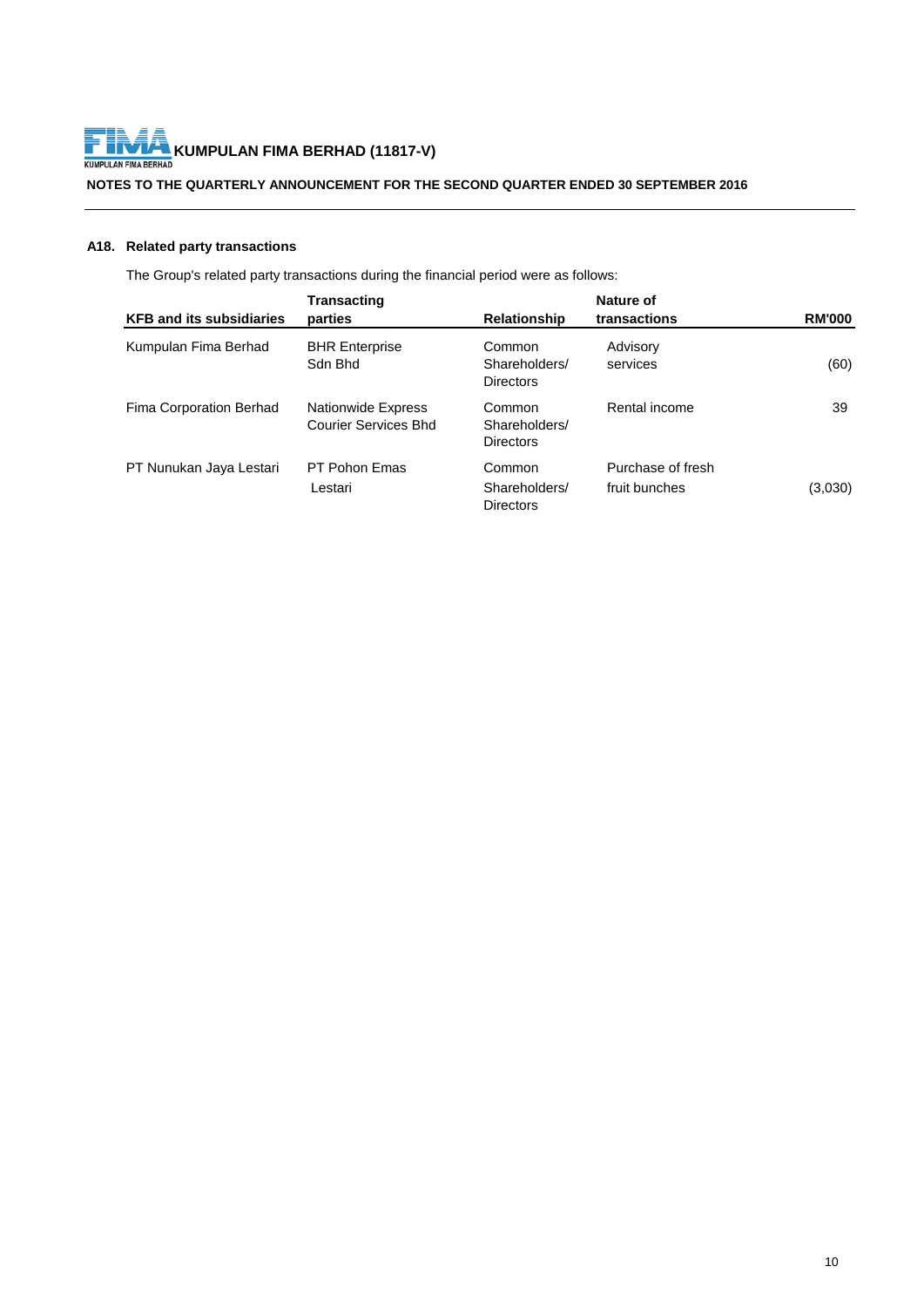

#### **NOTES TO THE QUARTERLY ANNOUNCEMENT FOR THE SECOND QUARTER ENDED 30 SEPTEMBER 2016**

#### **PART B - Bursa Securities Listing Requirements**

#### **B1. Review of performance**

**Group Performance**

|                   | Current | <b>Previous</b> |          |      |
|-------------------|---------|-----------------|----------|------|
| (RM Million)      | YTD     | YTD.            | Variance | %    |
| Revenue           | 279.42  | 272.44          | 6.98     | 2.6  |
| Profit before tax | 57.77   | 52.39           | 5.38     | 10.3 |

Group revenue for the 6 months ended 30 September 2016 increased to RM279.42 million as compared to RM272.44 million recorded in the previous corresponding period. The increase of RM6.98 million was attributed to the higher revenue generated by plantation and food divisions.

In line with the increase in revenue, profit before tax ("PBT") increased by RM5.38 million to RM57.77 million from last year, due to lower operating cost of certain division as explained below.

The performance of each business division is as follows:

#### **Manufacturing Division**

|                   | Current | <b>Previous</b> |          |       |
|-------------------|---------|-----------------|----------|-------|
| (RM Million)      | YTD     | YTD.            | Variance | %     |
| Revenue           | 127.13  | 134.42          | (7.29)   | (5.4) |
| Profit before tax | 32.37   | 24.11           | 8.26     | 34.3  |

Revenue from **Manufacturing Division** decreased by 5.4% to RM127.13 million from RM134.42 million recorded last year, mainly due to lower sales volume of certain travel documents. PBT increased by 34.3% to RM32.37 million from RM24.11 million posted last year, mainly attributable to favourable sales mix and lower depreciation.

#### **Plantation Division**

|                                | <b>Current</b> | <b>Previous</b> |          |        |
|--------------------------------|----------------|-----------------|----------|--------|
| (RM Million)                   | YTD            | YTD             | Variance | %      |
| Revenue                        |                |                 |          |        |
| Indonesia                      |                |                 |          |        |
| - Crude palm oil (CPO)         | 56.45          | 54.39           | 2.06     | 3.8    |
| - Crude palm kernel oil (CPKO) | 10.53          | 6.49            | 4.04     | 62.2   |
| Malaysia                       |                |                 |          |        |
| - Fresh fruit bunch/Pineapple  | 6.93           | 5.10            | 1.83     | 35.9   |
| Total                          | 73.91          | 65.98           | 7.93     | 12.0   |
| <b>Profit Before Tax</b>       | 10.50          | 13.46           | (2.96)   | (22.0) |
| <b>Sales Quantity (mt)</b>     |                |                 |          |        |
| - CPO                          | 23,940         | 22,427          | 1,513    | 6.7    |
| - CPKO                         | 2,075          | 2,199           | (124)    | (5.6)  |
| Average net CIF selling price, |                |                 |          |        |
| net of duty (RM)               |                |                 |          |        |
| - CPO                          | 2,358          | 2,425           | (67)     | (2.8)  |
| - CPKO                         | 5,075          | 2,949           | 2,126    | 72.1   |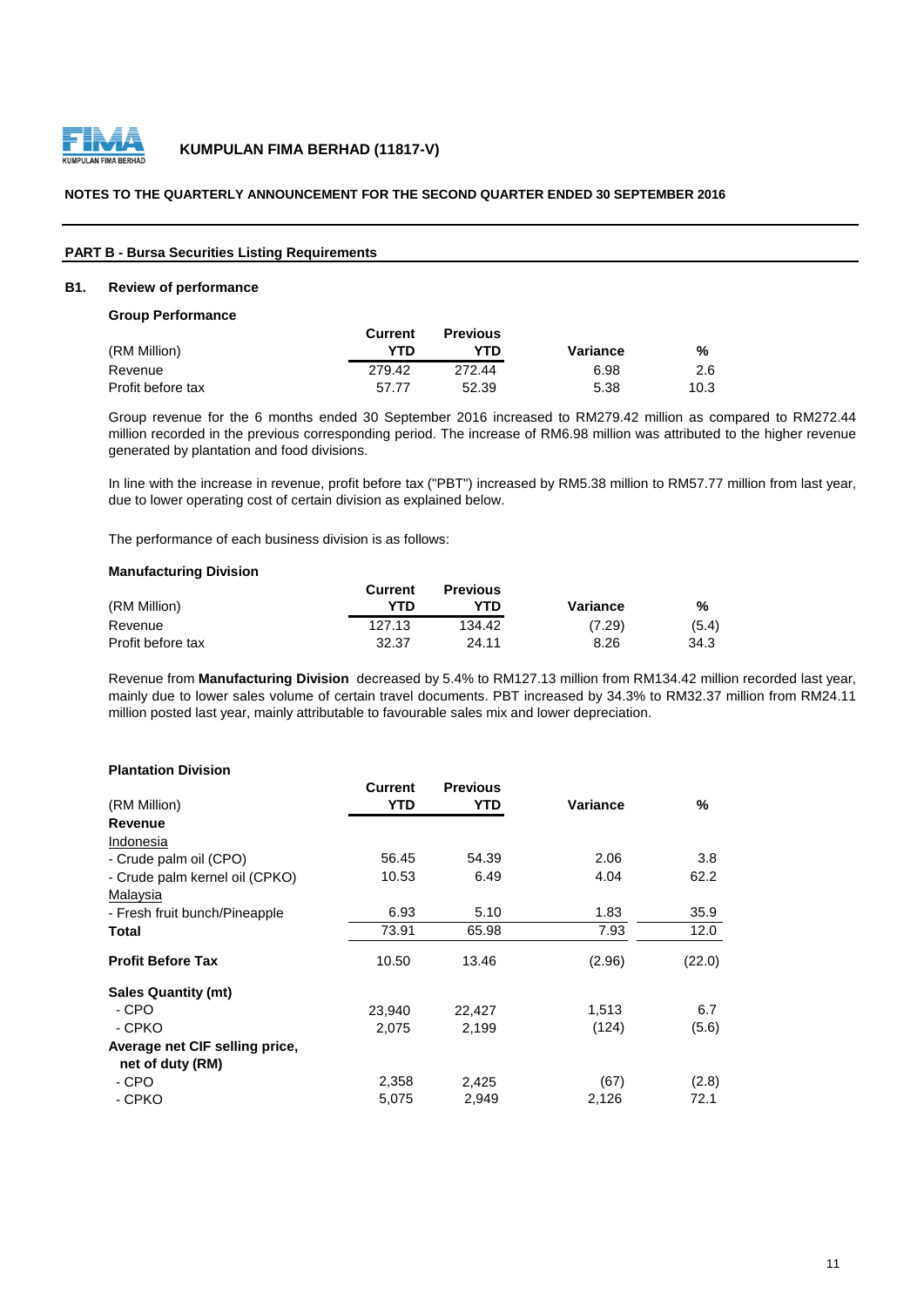

#### **NOTES TO THE QUARTERLY ANNOUNCEMENT FOR THE SECOND QUARTER ENDED 30 SEPTEMBER 2016**

#### **B1. Review of performance (contd)**

#### **Plantation Division (contd)**

Revenue from **Plantation Division** increased by 12.0% to RM73.91 million compared to last year, primarily attributable to higher sales volume of CPO and higher selling price of CPKO. The division posted a PBT of RM10.50 million, 22.0% lower than last year.

Our plantation estates in Malaysia which are still in the process of land development or palm planting registered a total pretax loss of RM2.72 million as compared to RM1.89 million pretax loss recorded in the corresponding period last year.

The decrease in profit from this segment was mainly due to high manuring cost and foreign exchange loss.

#### **Bulking Division**

**Food Division**

|                   | Current | <b>Previous</b> |          |        |
|-------------------|---------|-----------------|----------|--------|
| (RM Million)      | YTD     | YTD.            | Variance | %      |
| Revenue           | 25.31   | 31.00           | (5.69)   | (18.4) |
| Profit before tax | 11.41   | 16.55           | (5.14)   | (31.1) |

**Bulking Division** recorded decrease of RM5.69 million or 18.4% in revenue to RM25.31 million from RM31.00 million recorded last year. The decrease was mainly due to lower revenue recorded by most of the products. In line with the decrease in revenue, the division's PBT decreased by RM5.14 million (31.1%) to RM11.41 million.

| <b>FUUU DIVISIUII</b>  |                |                 |          |       |
|------------------------|----------------|-----------------|----------|-------|
|                        | <b>Current</b> | <b>Previous</b> |          |       |
| (RM Million)           | YTD            | YTD             | Variance | %     |
| <b>Revenue</b>         |                |                 |          |       |
| Papua New Guinea (PNG) | 48.02          | 35.67           | 12.35    | 34.6  |
| Malaysia               | 3.04           | 2.93            | 0.11     | 3.8   |
|                        | 51.06          | 38.60           | 12.46    | 32.3  |
|                        |                |                 |          |       |
| Profit before tax      | 2.13           | (1.65)          | 3.78     | 229.1 |

**Food Division's** revenue increased to RM51.06 million compared to RM38.60 million recorded in the same period last year. The increase in revenue was mainly due to the higher sales volume of mackerel and tuna. Results of the division improved by RM3.78 million as compared to RM1.65 million loss in the same period last year.

#### **B2. Comparison with preceding quarter's results**

#### **Group Performance**

|                   | QTR 2   | OTR 1   |          |      |
|-------------------|---------|---------|----------|------|
| (RM Million)      | FY 2017 | FY 2017 | Variance | %    |
| Revenue           | 154.60  | 124.82  | 29.78    | 23.9 |
| Profit before tax | 31.60   | 26.17   | 5.43     | 20.7 |

The Group's revenue increased by RM29.78 million to RM154.60 million compared to the preceding quarter, as a result of the higher revenue recorded by manufacturing, plantation and food divisions.

In line with the higher revenue, PBT increased by RM5.43 million to RM31.60 million as compared to RM26.17 million recorded in the preceding quarter.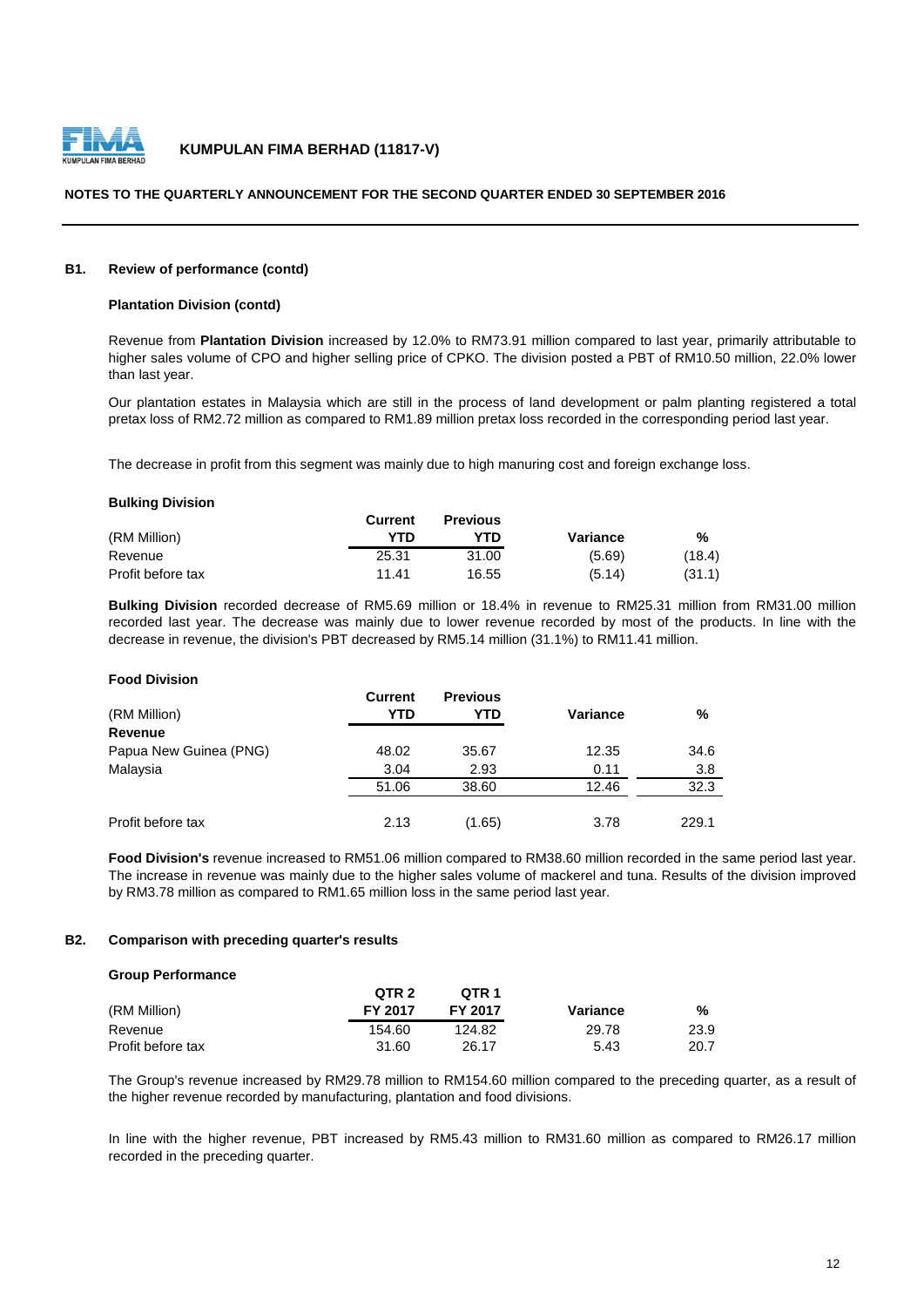

#### **NOTES TO THE QUARTERLY ANNOUNCEMENT FOR THE SECOND QUARTER ENDED 30 SEPTEMBER 2016**

#### **B2. Comparison with preceding quarter's results (contd)**

The performance of each business division is as follows:

#### **Manufacturing Division**

|                   | OTR <sub>2</sub> | OTR <sub>1</sub> |          |      |
|-------------------|------------------|------------------|----------|------|
| (RM Million)      | <b>FY 2017</b>   | <b>FY 2017</b>   | Variance | %    |
| Revenue           | 73.90            | 53.22            | 20.68    | 38.9 |
| Profit before tax | 18.80            | 13.57            | 5.23     | 38.5 |

**Manufacturing Division's** revenue increased by RM20.68 million or 38.9% in the current quarter compared to the preceding quarter. The increase was mainly due to higher sales volume of security and confidential documents. In line with the increase in revenue, PBT was posted by RM5.23 million, an improvement of 38.5% over the previous quarter.

| <b>Plantation Division</b>                         |                  |                  |                 |      |
|----------------------------------------------------|------------------|------------------|-----------------|------|
|                                                    | QTR <sub>2</sub> | QTR <sub>1</sub> |                 |      |
| (RM Million)                                       | FY 2017          | FY 2017          | <b>Variance</b> | %    |
| <b>Revenue</b>                                     |                  |                  |                 |      |
| Indonesia                                          |                  |                  |                 |      |
| - CPO                                              | 32.18            | 24.28            | 7.90            | 32.5 |
| - CPKO                                             | 5.94             | 4.59             | 1.35            | 29.4 |
| <b>Malaysia</b>                                    |                  |                  |                 |      |
| - Fresh fruit bunch/Pineapple                      | 3.81             | 3.12             | 0.69            | 22.1 |
| Total                                              | 41.93            | 31.99            | 9.94            | 31.1 |
| <b>Profit Before Tax</b>                           | 6.96             | 3.54             | 3.42            | 96.6 |
| <b>Sales Quantity (mt)</b>                         |                  |                  |                 |      |
| - CPO                                              | 12,924           | 11,016           | 1,908           | 17.3 |
| - CPKO                                             | 1,053            | 1,022            | 31              | 3.0  |
| Average net CIF selling price,<br>net of duty (RM) |                  |                  |                 |      |
| - CPO                                              | 2,431            | 2,204            | 227             | 10.3 |
| - CPKO                                             | 5,642            | 4,492            | 1,150           | 25.6 |

**Plantation Division's** revenue for the quarter improved by RM9.94 million, higher than the preceding quarter due to higher sales volume of CPO and higher selling price of CPO and CPKO. PBT increased by RM3.42 million compared to the preceding quarter.

#### **Bulking Division**

|                   | QTR <sub>2</sub> | OTR <sub>1</sub> |          |        |
|-------------------|------------------|------------------|----------|--------|
| (RM Million)      | <b>FY 2017</b>   | <b>FY 2017</b>   | Variance | %      |
| Revenue           | 10.77            | 14.54            | (3.77)   | (25.9) |
| Profit before tax | 3.76             | 7.65             | (3.89)   | (50.8) |

Revenue from **Bulking Division** of RM10.77 million was 25.9% lower than the preceding quarter. The decrease in results was due to lower revenue generated by most of the segments in the current quarter. In line with decrease in revenue, PBT decreased 50.8% to RM3.76 million over the preceding quarter.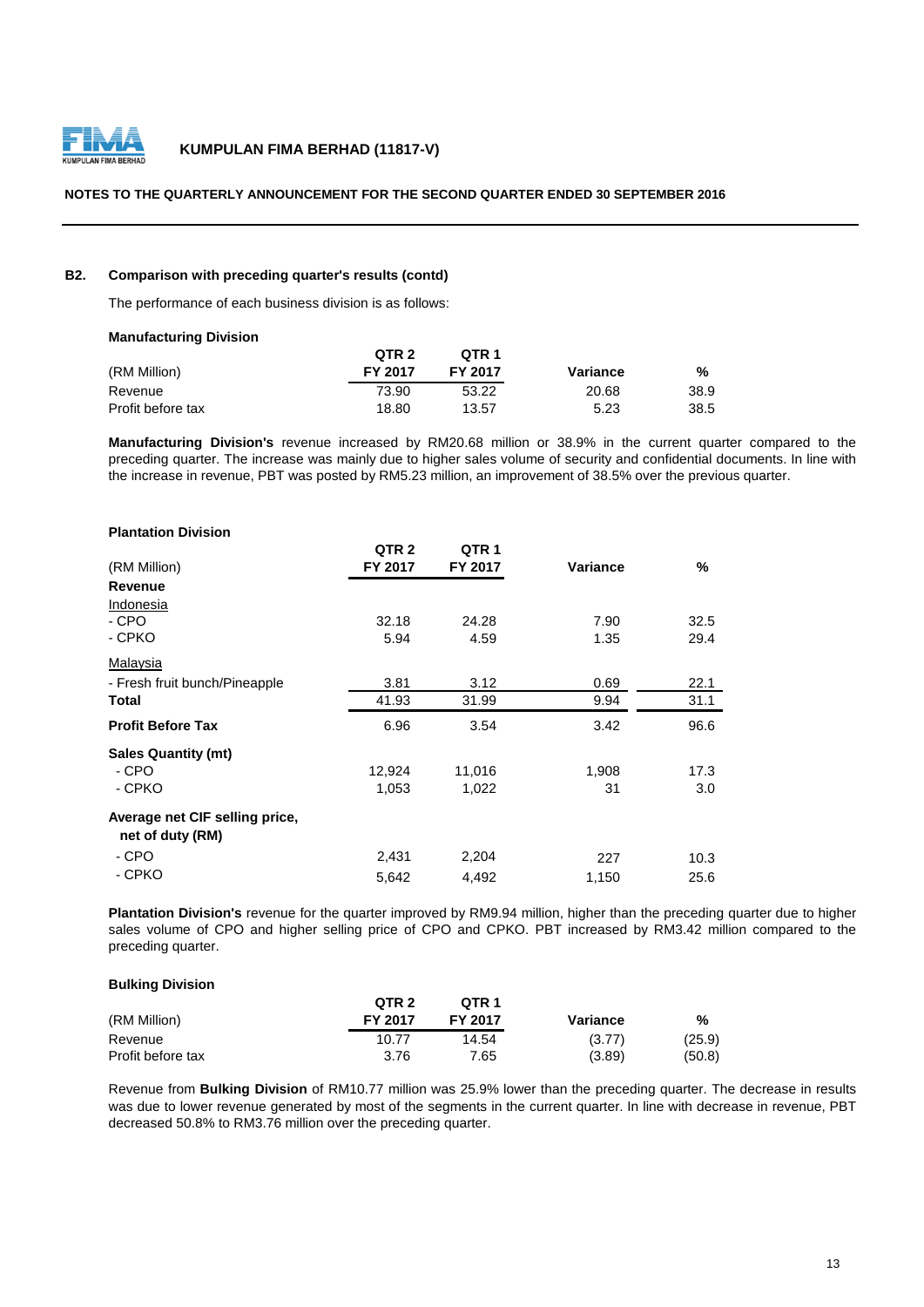

#### **NOTES TO THE QUARTERLY ANNOUNCEMENT FOR THE SECOND QUARTER ENDED 30 SEPTEMBER 2016**

#### **B2. Comparison with preceding quarter's results (contd)**

| <b>Food Division</b> |                  |                |          |         |
|----------------------|------------------|----------------|----------|---------|
|                      | QTR <sub>2</sub> | QTR 1          |          |         |
| (RM Million)         | <b>FY 2017</b>   | <b>FY 2017</b> | Variance | %       |
| Revenue              |                  |                |          |         |
| <b>PNG</b>           | 25.80            | 22.22          | 3.58     | 16.1    |
| Malaysia             | 1.32             | 1.73           | (0.41)   | (23.7)  |
|                      | 27.12            | 23.95          | 3.17     | 13.2    |
| Profit before tax    | 2.38             | (0.25)         | 2.63     | 1,052.0 |

Revenue from **Food Division** increased by RM3.17 million or 13.2% to RM27.12 million as compared to the preceding quarter due to higher sales volume of mackerel and tuna product. The division registered profit before tax of RM2.38 million during the quarter.

#### **B3. Prospects**

The Directors expect the performance of the Group to be challenging for the remaining period of year. The prospect of each business division for the remaining period of year is as follows:

The **Manufacturing Division** will endeavour to establish new strategic alliances to develop new products and solutions to complement its products. This segment will continue to put concerted efforts to improve its operational efficiency and productivity to deliver sustainable performance for this financial year.

The prospects for **Plantation Division** is very much influenced by the direction of palm oil prices and weather conditions. Notwithstanding this, the outlook for this segment continues to remain steady as the average yield is expected to improve.

**Bulking Division.** The prospects for the remaining period are expected to remain challenging. The Malaysia Derivatives Exchange's (MDEX) Edible Oil tender and transhipment businesses is expected to remain low. The storage utilisation rate is expected to be challenging for the current financial year. The division is looking at securing more long term contracts with customers as well as handling higher margin products.

**Food Division** faces tough challenges ahead, particularly in Papua New Guinea where the division's main operation is located, amidst challenging market competition from the onslaught of cheaper imported products, currency fluctuation, and current global uncertainty. The division will continue its focus on operational efficiency, productivity, margin improvements and cost control as well as emphasis on quality, service and delivery.

#### **B4. Explanatory notes on variances with profit forecasts or profit guarantees**

The Group did not issue any profit forecast and/or profit guarantee to the public.

#### **B5. Income tax expense**

|                  | <b>Current</b> | <b>Current</b> |
|------------------|----------------|----------------|
|                  | Year           | Year           |
|                  | Quarter        | <b>To Date</b> |
|                  | 30-09-2016     | 30-09-2016     |
|                  | <b>RM'000</b>  | <b>RM'000</b>  |
| Current taxation | 8,811          | 17,454         |

The effective tax rate on Group's profit to date is higher than the statutory tax rate mainly due certain expenses disallowed for taxation purposes and no group relief.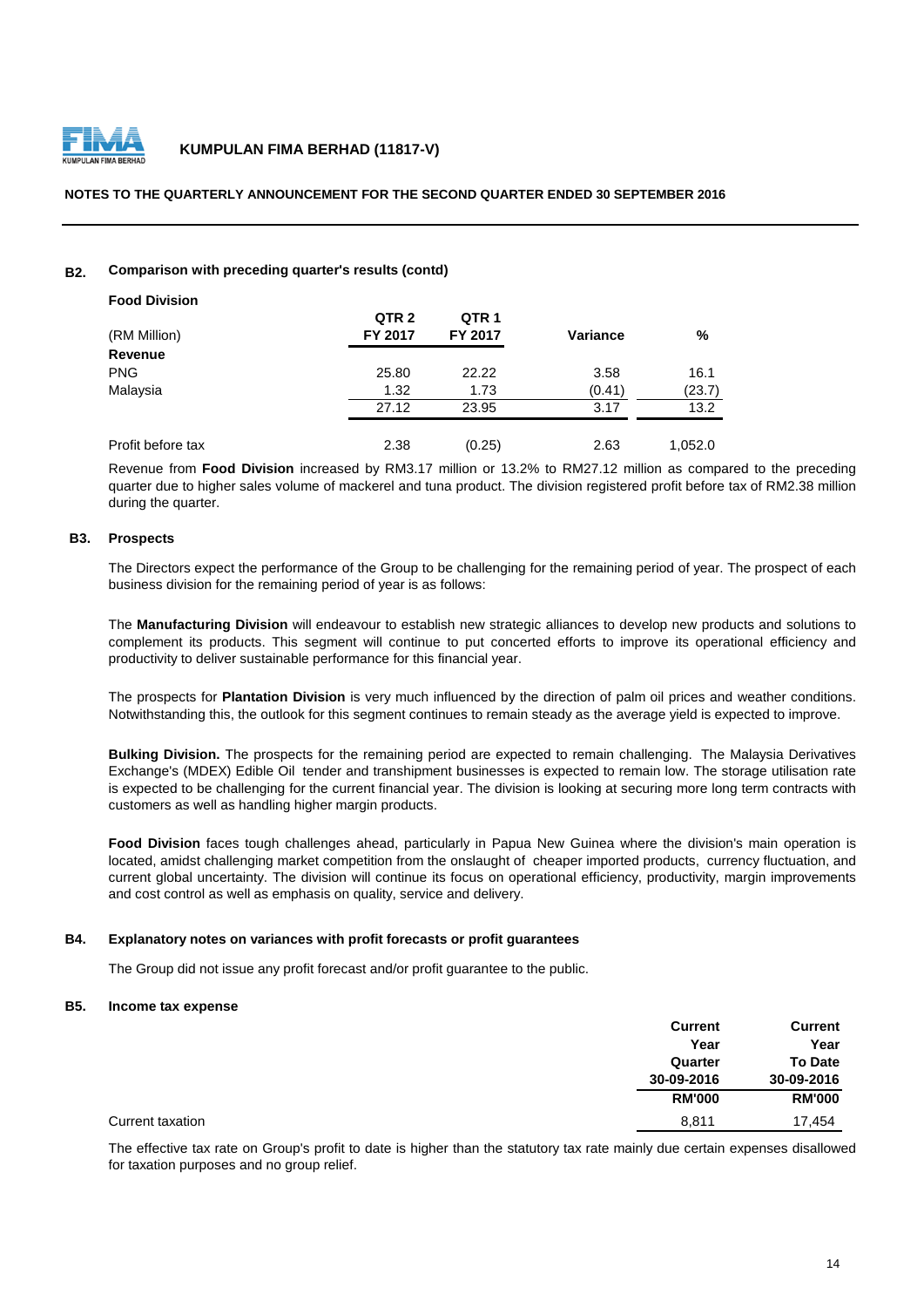

## **NOTES TO THE QUARTERLY ANNOUNCEMENT FOR THE SECOND QUARTER ENDED 30 SEPTEMBER 2016**

#### **B6. Profits/(losses) on sale of unquoted investments and/or properties**

There were no sale of unquoted investments and/or properties during the current quarter.

#### **B7. Purchase or disposal of quoted securities**

There were no purchase or disposal of quoted securities during the current quarter.

### **B8. Corporate proposals**

#### **(a) Status of corporate proposal**

There are no corporate proposals announced but not completed at the date of this report.

**(b) Utilisation of proceeds raised from any corporate proposal** Not applicable.

#### **B9. Borrowings and debt securities**

|                                   | As at<br>30-09-2016<br><b>RM'000</b> | As at<br>31-03-2016<br><b>RM'000</b> |
|-----------------------------------|--------------------------------------|--------------------------------------|
| Secured:                          |                                      |                                      |
| Non-current                       |                                      |                                      |
| *Obligations under finance leases | 16,488                               | 16,799                               |
| <b>Current</b>                    |                                      |                                      |
| *Obligations under finance leases | 646                                  | 646                                  |
| Bankers' acceptance               | 12,092                               | 10,281                               |
| Short term revolving credit       | 5.000                                | 5,000                                |
|                                   | 17,738                               | 15,927                               |
|                                   | 34,226                               | 32,726                               |

\* The obligations under finance leases are in respect of the following land lease:

- (i) A 99 year land lease granted to subsidiary, Gabungan Warisan Sdn. Bhd. to develop approximately 249.8 ha of land in Kuala Krai, Kelantan Darul Naim. The lease expires on 2 July 2112.
- (ii) Sub-leases granted to subsidiaries, Taka Worldwide Trading Sdn. Bhd. and Etika Gangsa Sdn. Bhd. over 2 parcels of land measuring approximately 404.6 ha, deemed suitable for oil palm cultivation, situated in Mukim Relai, Daerah Jajahan Gua Musang, Kelantan for a term of 66 years expiring 5 March 2075, with an option to renew for a further period of 33 years.
- (iii) A 60 year lease granted to subsidiary, R.N.E. Plantation Sdn Bhd over 1 plot of agricultural land measuring 2,000 ha located at Sungai Siput, Daerah Kuala Kangsar, Perak. The lease will expire on 3 August 2075, with an option to renew for a further 30 years.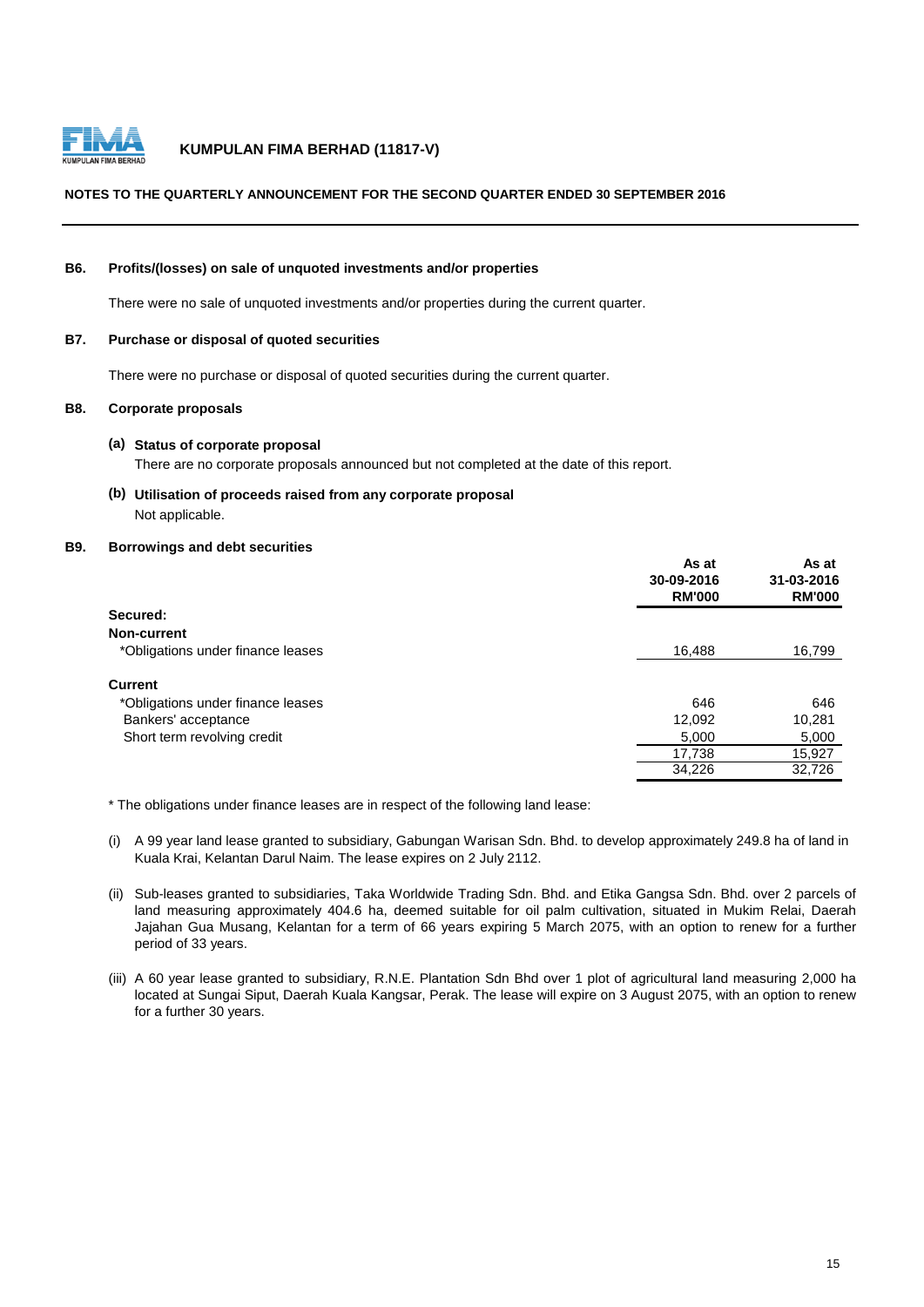

#### **NOTES TO THE QUARTERLY ANNOUNCEMENT FOR THE SECOND QUARTER ENDED 30 SEPTEMBER 2016**

#### **B10. Realised/unrealised earnings/(losses)**

|                                                                          | As at<br>30-09-2016<br><b>RM'000</b> | As at<br>31-03-2016<br><b>RM'000</b> |
|--------------------------------------------------------------------------|--------------------------------------|--------------------------------------|
| Total retained earnings of Kumpulan Fima Berhad<br>and its subsidiaries: |                                      |                                      |
| - Realised                                                               | 350,523                              | 367,486                              |
| - Unrealised                                                             | (48, 542)                            | (57, 791)                            |
|                                                                          | 301,981                              | 309,695                              |
| Total share of retained earnings from<br>associated companies:           |                                      |                                      |
| - Realised                                                               | 35,405                               | 38,408                               |
| - Unrealised                                                             | (4,310)                              | (4,000)                              |
|                                                                          | 31,095                               | 34,408                               |
| Consolidation adjustments                                                | (23, 207)                            | (35, 486)                            |
| Total group retained earnings as per consolidated accounts               | 309,869                              | 308,617                              |

#### **B11. Changes in material litigations**

Pending material litigation since preceeding quarter is as follows:

(i) On 21 October 2016, a subsidiary, Fima Corporation Berhad ("FimaCorp") announced that its Indonesian subsidiary, PT Nunukan Jaya Lestari ("PTNJL") has institued legal proceedings to challenge the order issued by the Menteri Agraria dan Tata Ruang/Kepala Badan Pertanahan Nasional ("Ministerial Order") to revoke PT NJL's land title Hak Guna Usaha No. 01/Nunukan Barat ("HGU") with immediate effect.

The Ministerial Order was on the basis that the HGU was improperly issued due to administrative irregularities performed by certain officers of the Badan Pertanahan Nasional Provinsi Kalimantan Timur at the time of the issuance of the HGU in 2003, resulting in parts of the area within the HGU to overlap with foresty areas. PTNJL's planted area affected by the Ministerial Order measures 3,691.9 hectare.

On 21 October 2016, PTNJL filed an application in the Pengadilan Tata Usaha ("PTUN") in Jakarta, Indonesia seeking an order to annul the Ministerial Order. Simultaneously, in the said application, PTNJL has also sought an order from PTUN to postpone the enforcement of the Ministerial Order pending full and final determination of the matter by the Indonesian courts.

Notwithstanding the Ministerial Order, the local government in Kabupaten Nunukan, in the interest of good order, has given its undertaking and allowed PTNJL to continue to lawfully operate its plantation operations until the final determination of the matter by the Indonesian courts. Based on the current circumstances, the Board is of the opinion that this suit will not have any immediate operational and financial impact on the Group.

(ii) Following the termination of the Tenancy Agreement by Malaysia Airports Holding Berhad ("MAHB") on 11 May 2000, a subsidiary, FimaCorp, as the Principal Tenant issued a termination notice dated 15 May 2000 to all its respective subtenants at Airtel Complex, Subang.

Pursuant to the above, on 28 September 2001, FimaCorp was served a Writ of Summons dated 9 August 2001 from a tenant ("Plaintiff") claiming for a compensation sum of approximately RM2.12 million being the renovation costs and general damages arising from the early termination of the Tenancy Agreement at Airtel Complex, in Subang. The Board of FimaCorp had sought the advice of the solicitors and was of the opinion that there should be no compensation payable to the Plaintiff as the demised premises was acquired by a relevant authority, MAHB, which was provided in the Tenancy Agreement between FimaCorp and the Plaintiff.

On 11 November 2008, the Court had disposed off this matter summarily in favour of the Plaintiff and on 4 March 2009, FimaCorp had filed its Record of Appeal to the Court of Appeal to appeal against the decision.